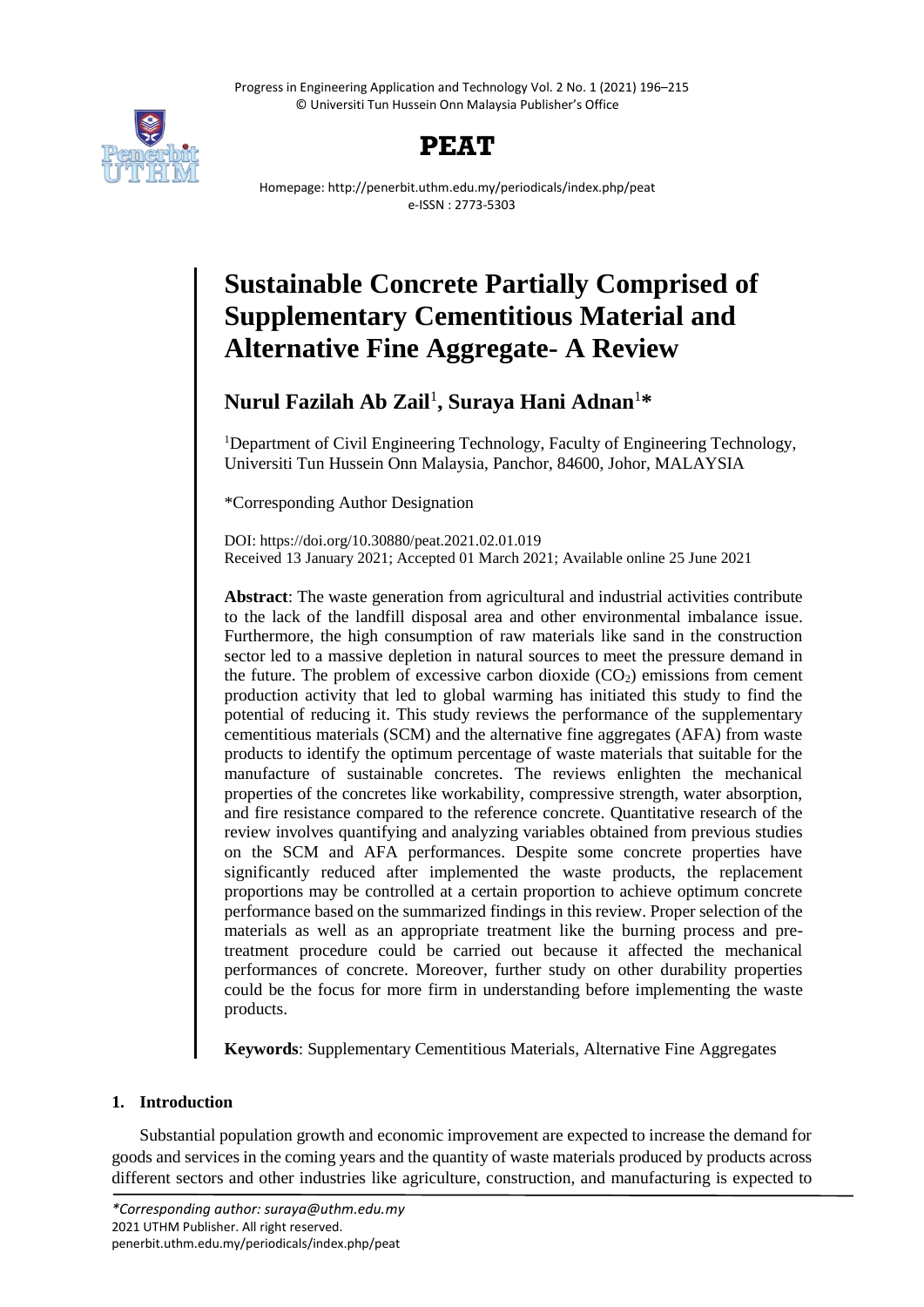rise in the future [1]. The increase in population growth has risen the issue of waste disposal due to the type and the amount of decomposed waste produced has increased over the years. These waste materials may be hazardous and cause major problems in the amount of waste generated if they remain in the environment for a longer period as they are unused and 85.00 % of these are dumped as landfill [2]. The abundant waste generations contribute to the landfill problem, which leads to associated nonavailability of landfills and other environmental imbalance issues such as pollution [3]. The re-use and recycling programme had seen as a useful solution to this crisis by inventing innovative uses of waste materials such as ground granulated bottom blast slag, fly ash, silica fumes, and glass fibers that have been successfully applied in concrete for decades and have continued to move forwards [4]. Fine aggregate is utilized as a significant material for the concrete composition which contributes to the strength factor, weight, workability, and shrinkage [5].

It fills up the voids beside provides the particles mass which are suitable to resist the action applied. The existence of superior properties in sand makes them the most widely used in construction, the main sources of which included quarry dust, river sand and marine sand [6]. The extensive consumption in construction, caused by the rapid development of infrastructure and the increasing demand, leads to a massive depletion or scarcity of natural resources [7]. The exhaustion of resources as an increase in demand for sand leads to a lack of availability in the future. In addition, the depletion of these natural mineral resources has created many environmental threats, such as changes the water course of river and beach, contamination of the ground water, distraction of the ecosystem, and loss of strength to hold the strata of the soil [8]. Thus, many efforts are being made to mitigate this situation from worsen and crucial by finding the alternative material and the waste materials got to be imperative. Cement is the main composition in the concrete mixture which define by the International Energy Agency as the "glue" that holds the concrete together. Cement is produced by the combustion process of petroleum coke, fossil fuels, fuel oils, and coal in the oven at consistent temperature of 1450 ℃ [9].

In order to produce one ton of cement, the discharge of carbon dioxide,  $CO<sub>2</sub>$  gases to the atmosphere recorded at approximately 900 kg which contribute around 7.00 % of  $CO<sub>2</sub>$  emission that rise greenhouse gases and causes environmental depletion  $[10]$ . The emission of  $CO<sub>2</sub>$  that are released into the atmosphere from the cement production cause the global warming  $[11]$ . The reduction of  $CO<sub>2</sub>$  emission can be achieved through the improvement in production process by the cement manufacturers besides reducing the cement content in concrete with the utilization of supplementary cementitious materials such as fly ash, blast-furnace slag, natural pozzolans, and biomass ash. The advance development in Malaysia depends on the production that run by the energy produced by a finite resource like coal and petroleum derivative which can cause an extension in  $CO<sub>2</sub>$  discharge and lead to the global warming [11]. This review is to identify the optimum percentage of waste materials that were utilized as supplementary cementitious materials and alternative fine aggregates for the manufacture of sustainable concretes. In addition, to compare the mechanical properties of such sustainable concretes with the conventional concrete that comprised of compressive strength values, water absorption values, and fire resistance values.

### **2. Supplementary Cementitious Material (SCM)**

Concrete is the commonly used construction materials worldwide by volume in form of a mixture contained Portland cement, sand, coarse aggregate, and water. Portland cement production through the calcination process contributed to the increment of energy consumption and high amounts of  $CO<sub>2</sub>$ emission that led to global warming. Intensive efforts are needed to design and develop sustainable concrete with the enhancement in concrete strength and durability performance. Nowadays, supplementary cementitious materials (SCM) are widely introduced to concrete mixtures as a replacement of cement in concrete. These materials are generally by-product sourced from agricultural activity that contained pozzolanic characters. A pozzolan is a finely ground siliceous or aluminous material that reacts with calcium hydroxide released by the hydration of Portland cement in the presence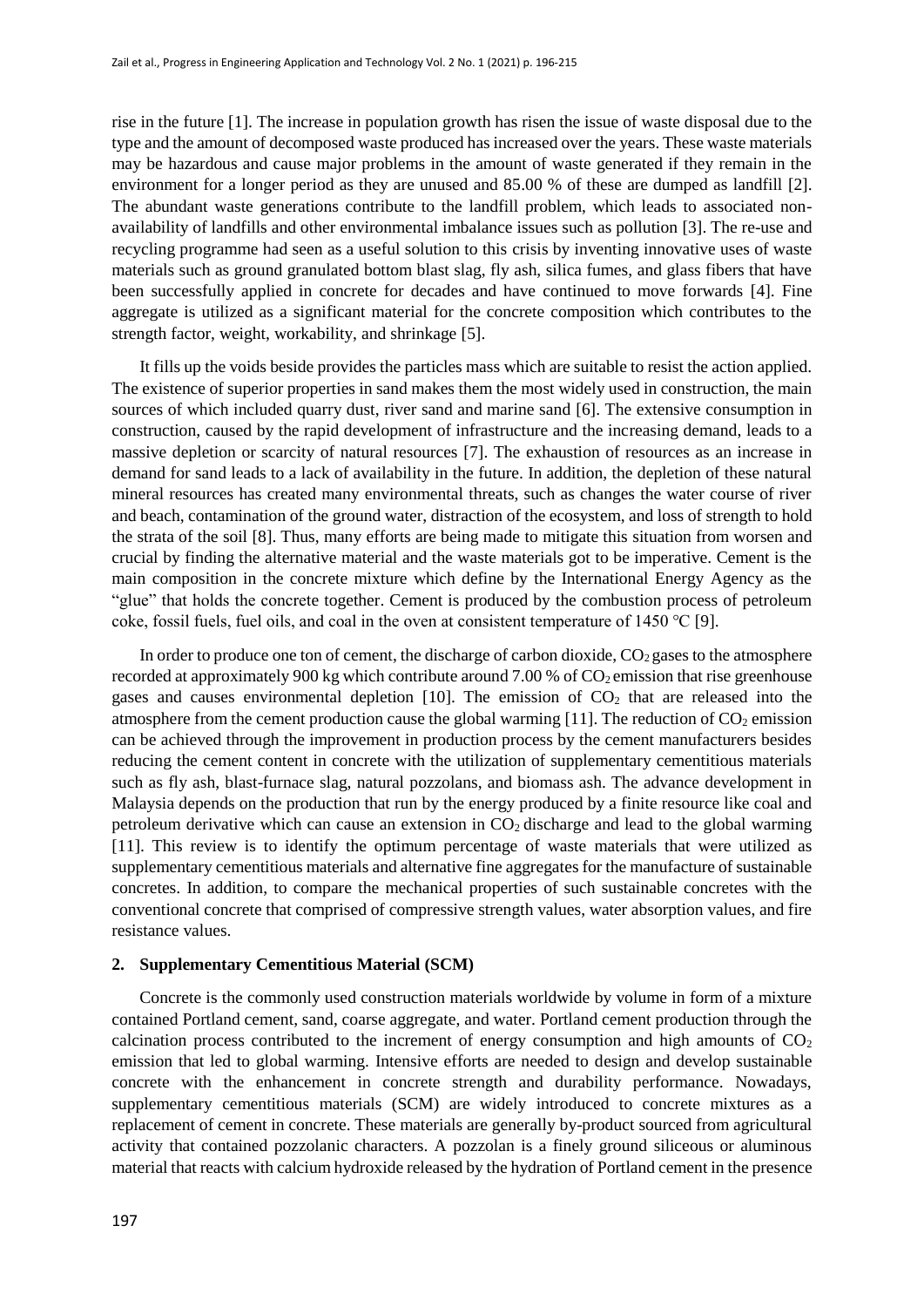of moisture to form calcium-silicate and other cement compounds. Candidate SCM materials include palm oil fuel ash (POFA), rice husk ash (RHA), corn cob ash (CCA), sugar cane bagasse ash (SCBA), and wood waste ash (WWA). This approach leads to a reduction in costs, a drop in environmental impact, and better durability.

## 2.1 Palm oil fuel ash (POFA)

Palm oil fuel ash (POFA) is known as an agricultural waste products produced by palm oil mill during combustion process of empty fruit bunches, palm oil fibers, and shell for self- generating energy in steam formed which in turn produces electricity for palm oil mill [10]. The temperature, treatment processes and other conditions of POFA play a role in determining the physical properties of the POFA. The appearance of unground POFA is usually in grey colour and becomes darker with rising of uncarbon proportions. The carbon compositions can be eliminated by heating the ground POFA for one hour at 500 °C [13]. The particles of ground POFA are usually found to be spherical in shape, vast range of sizes and it have a smaller specific gravity than OPC [14]. Based on the observation of the morphology on OPC and POFA, POFA is observed to have more porous structure than OPC and both material have a collection of particle shape that laid on top of each other [13]. Ground POFA going through grinding process to reduce particle sizes and minimize structure porosity, it can survive in high thermal degradation and seemly used as a micro filler in concrete that can enhance particle packing and offer additional properties to the fresh concrete. The specific gravity of the POFA is expected to be increase when going through grinding process due to the minimization of structure porosity [15].

On top of that, the risen in compressive strength of concrete as well as the hydration rate are influenced by the finer particles distributions [16]. The workability of the fresh concrete that represents how much ease it can be mixed, handled, and compacted is measured by the slump value. The moderate slump value range for the concrete containing 100 % OPC is 190 mm. The concrete containing ultrafine POFA at dose of 10.00 % improves the workability of the high strength concrete that attributed to lower specific gravity of POFA compared to OPC [14]. This property provides better coating characters since it can fill the pores between the particles of the concrete components and provides lubricant that helps the fresh concrete moves. Normal POFA (median particle size 17.10 μm) caused the fresh concrete to agglomerate or the particles formed a mass due to lower repulsion force [18]. This situation is caused by the higher loss on ignition (LOI) that increased POFA ability to absorb water as well as due to the irregular shape and more porous particles of POFA. Superplasticizer were used to generate the plasticizing effects on wet concrete that known as the improved chemical admixtures to increase the repulsion force within the concrete components. The essential mechanical property of hardened concrete is the compressive strength which were divided into the early-age and later- age to determine their durability.

Early- age (7 days) of concrete containing POFA reduce as the increases of the amount of POFA. The reduction caused by the less of hydration product named calcium hydrate silicate (C- H- S) that helps to the strength of concrete [10]. The compressive strengths of OPC concrete at 28 days were 30 MPa. The strength of concrete reduced at the high replacement ratio (40.00 % of POFA) due to highly reduction in the amount of Portland cement. The strength of concrete at the low replacement ratio (10.00 %) was relatively high attributed to the pozzolanic reaction of POFA and the dispersion POFA particles in concrete due to the reduction water to binder, W/B ratio. The increasing amount of POFA was found decreasing the with compressive strength of concrete [17]. The optimum level of 10.00 % replacement with POFA was suggested because it found may not affect the long- term strength formation of concrete. Concrete permeability plays a key role that caused the ingress and movement of ions from the environment and through the building materials which can cause the degradation of structures if not control. Water absorption determines the water- tightness of concrete which measures the amount of water that penetrates in concrete when submersed. The amount of water absorption of concrete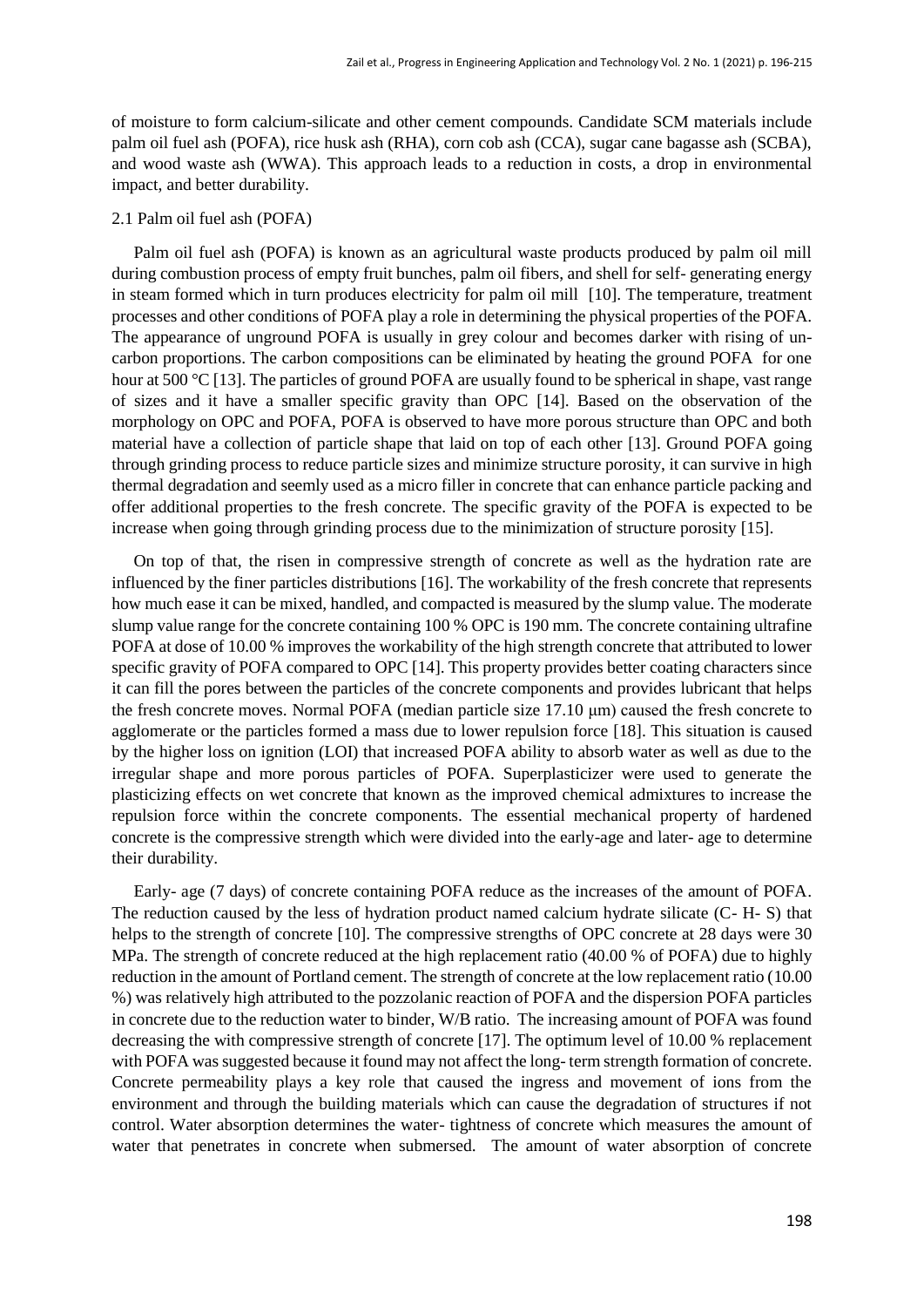containing POFA increase due to greater porosity which increased the possibility of pores connectivity effects [18].

The presence of voids in the concrete as well as the un- reacted POFA particles induced pores in the concrete which allowed greater absorption of external water. The greater rate of hydration due to the continuous curing process leaded to reduce of the connectivity of pores which as well initiated the lower pozzolanic reaction that produces C-S-H which contributed to the strength of the concrete. The concrete containing POFA with water to binder ratio of 0.3 helps for the pozzolanic reaction by refining the pores of the microstructures [13]. Fire resistance measures the concrete susceptible to fire when the concrete was exposed to an elevated temperature from room temperature. Concrete properties like compressive strength, concrete density, durability, and concrete appearance such as colour and surface structure affected by the elevated temperature that introduced on the concrete. The concrete containing 20% by weight of POFA for cement replacement was noticed to gradually decreased in compressive strength as the temperature increase from the room temperature to 500 °C [17]. When the temperature is increased gradually shows that the mass loss recorded which could be due to the POFA particles contained greater water content that held by porous microstructure. The strength of the POFA concrete indicated sharply decrease beyond 600 °C which then lead to crack development which were observed on the surface of the concrete. The concrete containing POFA shows a reduction of cracking when subjected to elevated temperature when compared to the control concrete may due to diminution of  $Ca(OH)<sub>2</sub>$  from further hydration [14].

### 2.2 Rice husk ash (RHA)

Paddy industry is highly protected under the arguments for food security and it not contributed significantly to foreign exchange earnings like oil palm, pepper, natural rubber, and cocoa beans crops. The shortage in supply from domestic production of paddy urged the government to import rice from various countries, such as Thailand, Myanmar, and Vietnam [19]. Rice husk is the outer layer of paddy grain that is removed during dehulling process for rice production due to its less nutritional value and high calories value thus finally used as fuel in the boiler of the rice processing industry [20]. The burning process of rice husk to generate energy for the boiler produced approximately 20.00 % of rice husk ash (RHA) [21]. Each ton of paddy rice produced approximately 200 kg rice husk and the combustion process in boiler produced about 40 kg of rice husk ash from it [22]. This situation caused a severe problem in disposal of rice husk and become more challenging if there are dumped in landfill that increase the area cover as well as the cost to manage them [23]. The application of rice husk ash has widened to mitigate the problems that arise which it has been introduced as a feasible pozzolanic material used in construction industry. The ashes that are integrated from the husk have the colour range from white grey to black which effected by the duration, method incineration, time, raw material as well as the temperature for the burning process [24].

RHA have cellular structures and there are micropores on the surface which consists of reactive silica that suitable to be used ad pozzolanic material [23]. The burning condition and cooling processes affected the development of microstructure in RHA which determine the specific surface area and the pore volume [25]. The median particle size of the ashes is between 5.0 μm to 7.41μm and the specific gravity are between 2.06 to 2.16 [26]. The fresh concrete containing rice hush ash (RHA) was observed to become physically stiffer at proportion replacement of 15.00 % and 20.00 % and less workable. The concrete containing 10.00 –20.00 % RHA at a low water to cement ratio of 0.30–0.34 to see the gap graded aggregate properties has lower workability as the percentage of replacement increase [58]. The lower workable of the concrete are caused by the lower specific gravity of RHA that are necessary in attractive force among the particles. The use of high volume RHA as a partial substitute for fine aggregate decreased the workability and segregation, where the concrete containing RHA up to 5.00 % maintained satisfactory workability [27].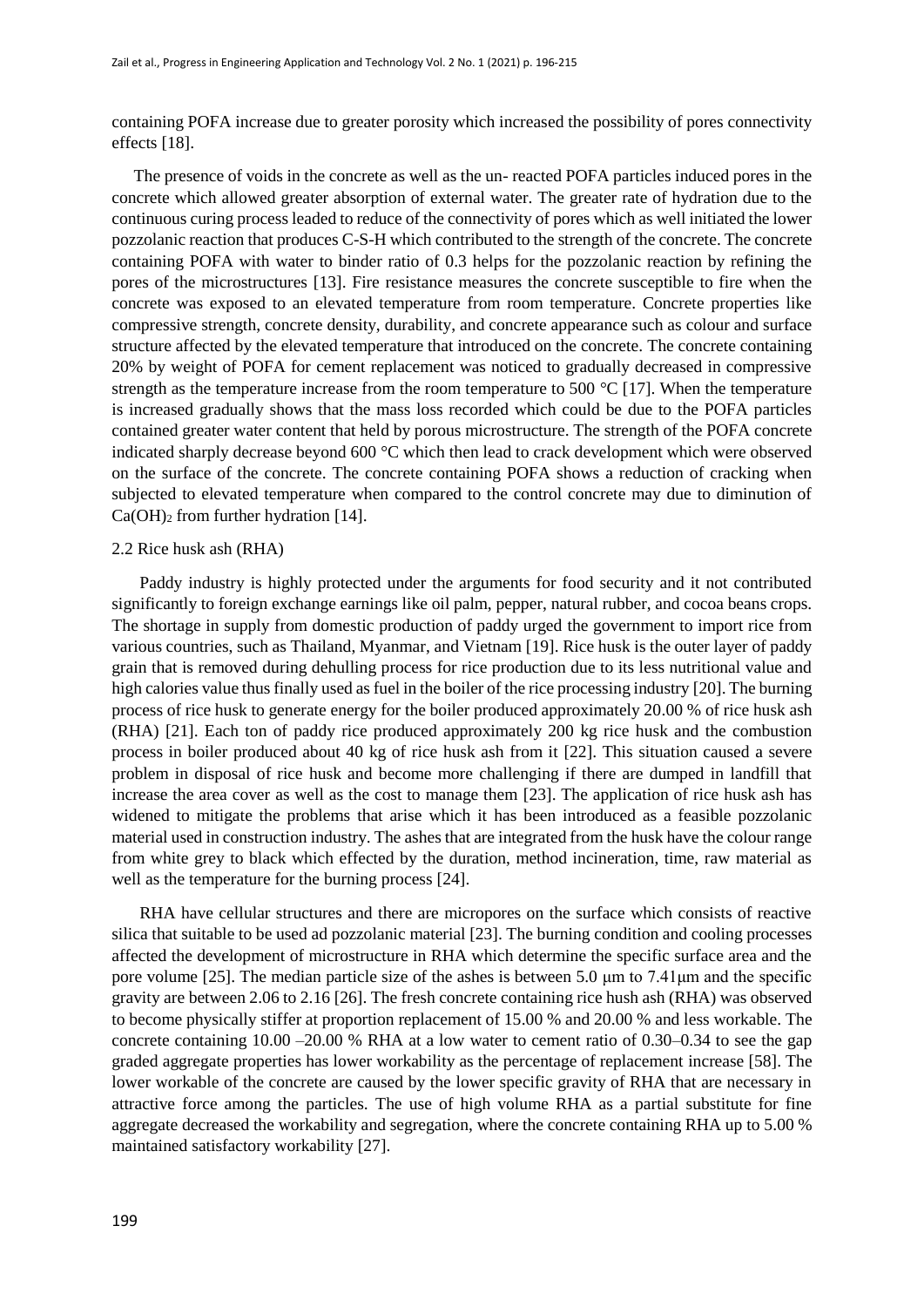In order to produce higher workability which indicated through the slump value, the use of high binder contents along with RHA and super plasticizer has enabled to obtain a cohesive mix without the problem of segregation. The optimum workability in RHA concrete can be obtained by the application of an appropriate amount of super plasticizer [27]. Concrete containing rice husk ash (RHA) of 10.00 % dose showed a compressive strength at 28 days in range of 20.1- 22.8 MPa. The reduction in compressive strength increased when the replacement dose of RHA is increased up to 20.00 % by weight when compared to control concrete with a water to cement ratio of 0.35 [28]. The use of  $5.00 -$ 10.00 % RHA significantly increased the strength of the concrete and comparable with the concrete containing same amount of silica fume. The decreasing strength of concrete containing 20.00 % RHA compared to 10.00 % RHA is possibly related to the decreases of micro-filler effect between RHA and aggregates in the Interfacial Transition Zone (ITZ) or the zone develops around the aggregate from a different microstructure of the surrounding hydrated cement paste [21]. The silica content present in 10.00 % RHA replacement founds to densify and strengthen the ITZ. Some other reason is due to the pozzolanic reaction of the available silica in RHA and the amount of C-H available from the hydration process for dose 10.00 % RHA.

Concrete densification tends to be reduced with a further increase in the RHA amount, which is observed to increase the demand for water in fresh concrete [21]. Concrete containing rice husk ash had lower water absorption compared to control concrete due to the reduction in porosity for up to 30.00 % substitution of OPC. The control concrete has the effective porosity of 18.06 % [24]. The concrete containing 10.00 % of RHA at 7, 28 and 56days of examined have water absorption value of 2.51 %, 1.66 % and 1.47 % respectively [57]. The reduction of water absorption concrete containing RHA is noticed upon increase in the replacement amount. The absorption of water for RHA concrete by the method of immersion was sharply increased when the volume of ash by weight of cement exceeded 25.00 % [22]. The water absorption of the concrete the concrete containing treated RHA was much lower than the concrete containing normal RHA [71]. The increasing amount of RHA content up to 15.00 % in self- compacting concrete has a decrease in the sorptivity [58]. The sorptivity increased as the RHA dose increased to and beyond 20% due to the formation of micropores, which is attributed to the higher surface area of the RHA and the resulting water demand for concrete [28].

## 2.3 Corn cob ash (CCA)

Corn cob is a waste product derived from maize or corn, a common globally grown crop that is often produced along with the needs. FAO's latest forecast for world cereal production in 2020 was revised upwards by 9.3 million tonnes in July and now stands at almost 2 790 million tonnes, with global output expected to exceed a record high of 3 percent (81.3 million tonnes) in 2019 [29]. The production of corn increase the substantial waste section of the plant comprised of shelled cobs and corn stover aster harvest which ended at landfill [30]. Thus, there is a significant opportunity from that situation by using the ash as a potential replacement of fly ash in concrete. The ashes were produced from the early stage of assemble the corn cob from the field and then dried down to approximately 11.00 % relative humidity in a drying container. The kernels were removed as soon as it dried using a sheller machine and then chopped then into smaller pieces using a 12.7 mm screen size of grinder. Additives such chemical substances used during those process before it burned further in a furnace by using an open burning method (without fuel). The temperature ranged 600 to 700 and the ash will produced around 1.60 % from 205 kg of the corn cob [31]. The produced ash from these stages then placed in a muffle at 550 ℃ for 30 minutes to burn further that can remove the unburnt carbon and convert it into carbon dioxide  $(CO<sub>2</sub>)$  gas [32].

The corn cob ashes are well coated in lignin and the lignin covers the corn cob residue with a thick rough film that covers multiple areas of fracture [33]. The roughness probably corresponds to mineral salts containing silicates [33]. The slump for the concrete decreases as the corn cob ash content increases due to the CCA particles formed some agglomeration as it more angular and larger than OPC. The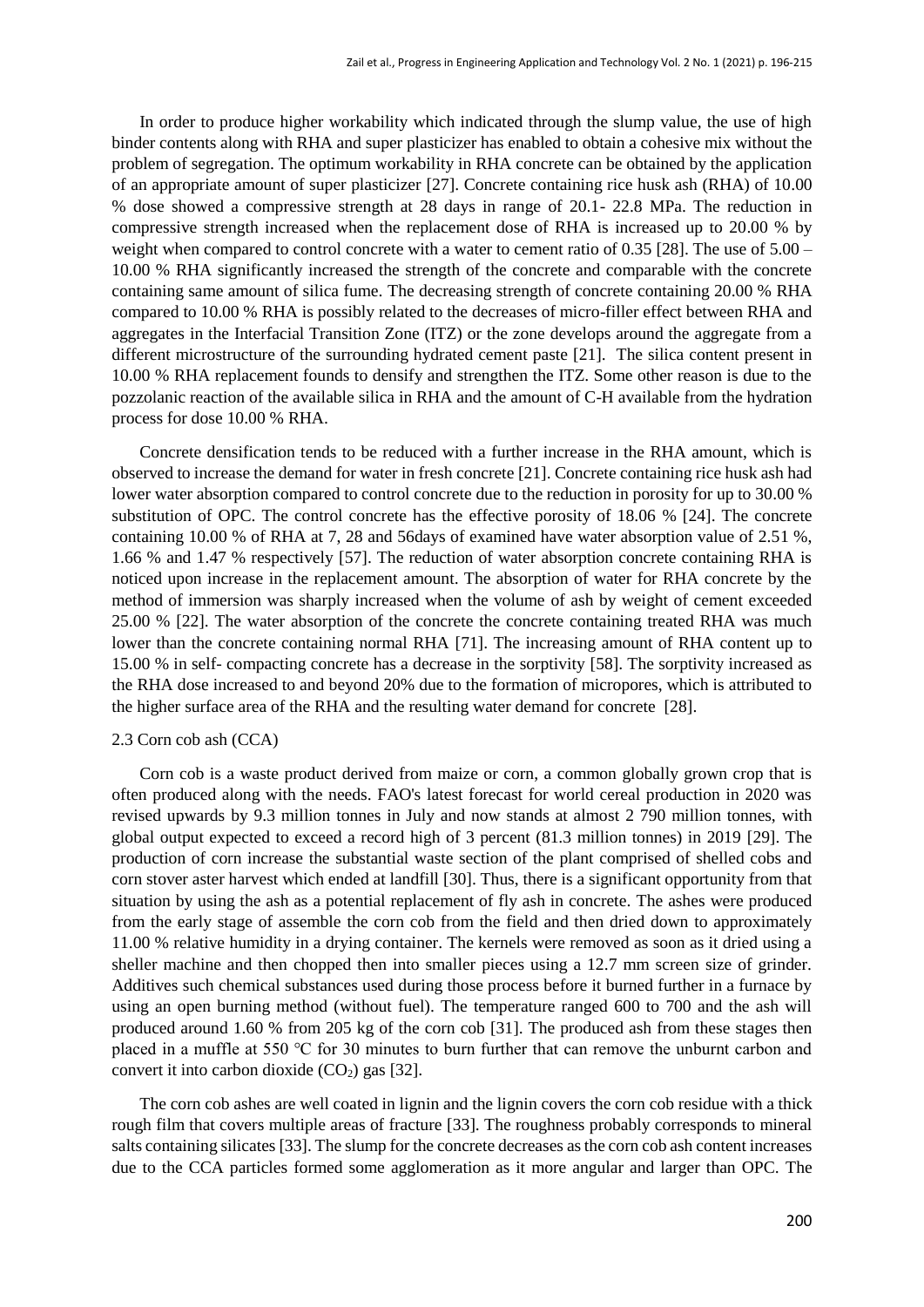slump decreases from 35 mm to 12 mm as the percentage CCA substitution increases from 0.00 % to 25.00 % which resulted the compacting factor decreases from 0.89 to 0.67 [34]. The concrete becomes stiffer as the CCA percentage increases exceed 25.00 % which portrayed that the mix proportion needs more water to make the fresh concrete more workable [30]. Less specific gravity of ash as compared to cement results in more volume of ash for the same weight thus increasing the water demand of mix [34]. The increase amount of silica in the mixture requires high demand for water as the CCA content increases in the concrete mixture. The silica-lime reaction causes more water demand which necessary during hydration of cement. This is common for pozzolan cement concrete. Both initial and final setting times revealed to be increase along with the addition of CCA proportion caused by the extension workability period of the concrete [32].

This is particular importance in ready mixed concrete as there is extra time to affect delivery to site. The partial replacement of OPC in concrete with CCA reduces the compressive strength significantly with an increase in the age of the specimens. The strength of the concrete containing 3.00 % and 20.00 % CCA were 2.00 % and 42.00 % less than the control group. CCA replacement up to a maximum of 10.00 – 20.00 % when compared with the compressive strength of the control (0.00 % CCA replacement) [31]. Similar trend was observed at 28 days as indicated that CCA concrete gain strength slowly at early curing age which caused by the pozzolanic reaction at room temperature. The compressive strength at 28 days for mix proportion ranges 17.97 MPa for 25.00 % CCA replacement while improves at 10.00 % CCA replacement which was 23.3 MPa [34]. The increase may be attributed to the improved characteristic of the reactive silica content in CCA concrete which affects the pozzolanic reaction [31]. The higher compressive strength caused by the available silica in CCA react with the lime that produced during hydration of cement to produce more cementitious characteristics. Sharp reduction in strength was noticed beyond 15.00 % CCA replacement which suggest that the presence of CCA above the range of 10.00 –15.00 % is not advantageous in improving the compressive strength of concrete.

Concrete containing corn cob ash that replaced the cementitious materials was found to reduce the water absorption as the amount of replacement reduced which attributed to crystallization of ash during hydration. The smooth and shiny texture of the CCA particle, blocks the pores and results in a refined pore structure and a reduced number of pores which reduces the water absorption capacity. However, the replacement of CCA specimens at the 30.00 % has 126.00 % higher coefficient of water absorption than at 7.50 % replacement [35]. Replacement of CCA concrete at 7.50 % was lower than the control specimens by 8.00 %. The concrete permeability reduction between 1.50 % and 34.40 % at CCA replacements of between 2.00 % and 15.00 % [23]. The increasing of water absorption in CCA concrete related to porosity factor and the effective diffusion coefficient which can be considered through the material property. Concrete incorporating CCA can exhibit less water absorption if the replacement be less than 15.00 % and the proportions more resistance to sulfate attack compared to the concrete made with ordinary Portland cement (OPC) [83].

The compressive strength of all mixes containing CCA at dosage range  $5.00 - 20.00$  % was noticed increases up to elevated temperature of 300 ℃ [36]. The compressive strength of normal concrete at 28 days that subjected to a temperature of 300 °C was noted to be 13.00 ,72.00 % higher than concrete at normal temperature. Across all mixes compressive strength significantly decreases beyond this temperature. The reduction in strength of CCA concrete at 300 ℃ for replacement of 5.00, 10.00, 15.00 and 20.00 % are 13.18 %, 16.20 %, 11.09 % and 14.29 % respectively after 28 days curing age compared to referral concrete at 13.72 % reduction [36]. At the elevated temperature of 450 ℃ and 600 ℃, the same trend of concrete strength reduction has been observed that attributed to the chemically-bound water starts to disintegrate and evaporate at this temperature [33]. High reduction in compressive strength was noted at this elevated temperature levels. The result shows that any reaction that allows concrete strength is completed at about 300 °C. The maximum CCA content is recommended as 10.00 % that equivalent to elevated temperature of 300 °C.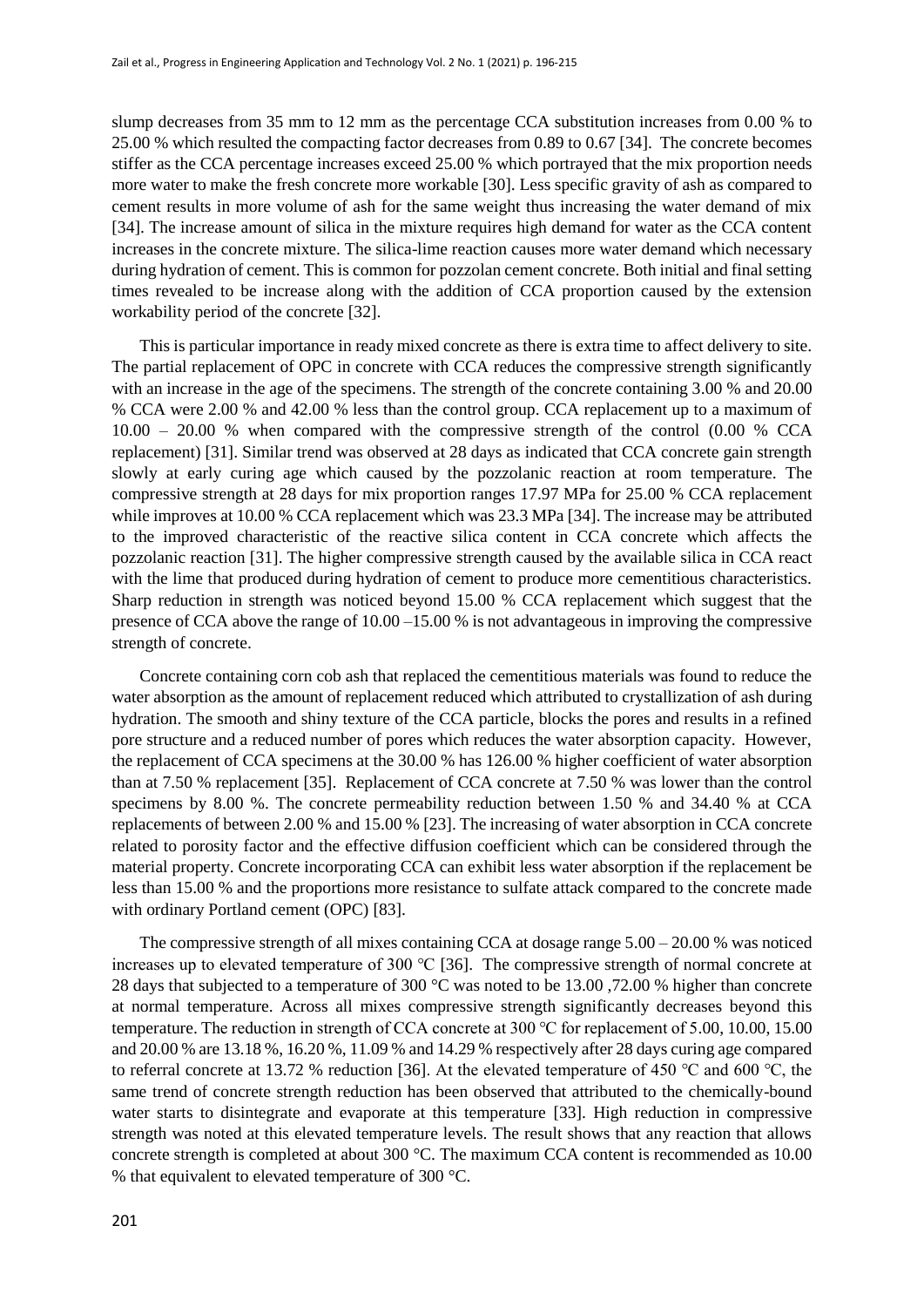#### 2.4 Sugar cane bagasse ash (SCBA)

Sugar cane bagasse ash (SCBA) is an agricultural commodity produced in sugar mills during the extraction of sugar from the sugar cane, which is produced by a large fibrous waste product called bagasse [37]. The burning of bagasse at a particular temperature leaves a bulk quantity of ash known as sugar cane bagasse ash or SCBA [38]. The percentage of ash only covers less than 3.00 % of the original mass of the bagasse but the large amount of the combustion of it can produce massive amount of SCBA that gave impact to the economic and ecology [39]. As fibrous bagasse is burned at a temperature of around 600–800 °C, it creates ash with a significant volume of amorphous silica, which has excellent pozzolanic properties [37]. The colour of SCBA is dark, reddish-grey, and white, and the variations of the burning process, indicating both a higher carbon content and the structural transition of silica in the ash depends on its completeness. [38]. Sugarcane bagasse ash comprised of moisture that can be eliminated by 24 hours heating at 105–110 °C, and some other experiment for 4–6 hour, burning at 600–800 °C [40]. The presence of unburnt carbon particles has led to low specific gravity [40]. The fibrous particles can be broken off and fine particles are reduced further in shape and size, thereby increasing the pozzolan composition by grinding them into the ball mill. [41].

Particles of a variety of prismatic, circular, irregular and fibrous forms were observed in raw bagasse ash [42]. Particles were observed of irregular shape. The reactivity of the particles towards the concrete components will be more effective when the size in particle reduces due to the increasing specific surface area [12]. The workability of the concrete containing SCBA increase as the amount proportions for cement replacement increase due to the absorption of water by the SCBA particles [41]. The reduction in workability generally indicated the mixing, compacting, moulding, and transporting abilities of the fresh concrete. The effect of SCBA as cement replacement at the dosage of 5.00, 10.00, 15.00, 20.00, 25.00 and 30.00 % by weight and observed increase in the slump values as the SCBA concentration increase [43]. In addition, examined on all SCBA replacement levels (5.00, 10.00, 15.00, 20.00 and 25.00 %) by [91] found that the slump values are higher than the control concrete mix. It shown that the concrete with SCBA had high compaction factor values and adequate workability as compared to the control concrete as the dosage increase up to 25.00 %. Other study revealed that workability value of the SCBA concrete are suitable for self- compacting concrete as the pozzolanic properties presence in the particles increases the workability and the dosage was recommended not more than 20.00 % [44].

The replacement of cement in M20 concrete at dosage 5.00 % found to be an optimum substitution with water to cement ratio range 0.425- 0.5 while the concrete with 10% SCBA has a compressive strength greater to the control mix at 7 and 28 days. 5.00 % substitution of cement by the bagasse ash gave the maximum compressive strength [88]. In addition, the substitution of 10.00 % by weight of cement by SCBA resulted demonstrated that the compressive strength increase at 7 and 28 days than the referral concrete [42]. Despite, the concrete increased up to 15.00 % SCBA replacement and then decreased. However, it can be improves through treated SCBA by further burning of the ash through open burning process at temperature range of 600–700 ℃ for 3 days to increase the compressive strength and reported that the M20 grade concrete has increase the optimum replacement up to 20.00 % dosage [45]. The optimum percentage of the SCBA replacement by cement weight is at dosage of 15.00 % since the compressive strength at the maximum (29.94 MPa) and comparable to the referral concrete [38]. The water absorption of concrete containing SCBA had significantly reduced after 28 and 56 days of curing as the water penetration has significantly reduced [42]. The water absorption percentage increased in the presence of SCBA during 28 days of curing, which is possibly due to the hygroscopic in nature of SCBA and the particles are finer than OPC [42].

The investigation on the pore structures of SCBA concretes found that it is possible the water absorption decrease as the dosage of replacement increased [46]. The water absorption percentage decreased obviously at 50.00 % dose of SCBA replacement by weight after 90 days of curing [47]. This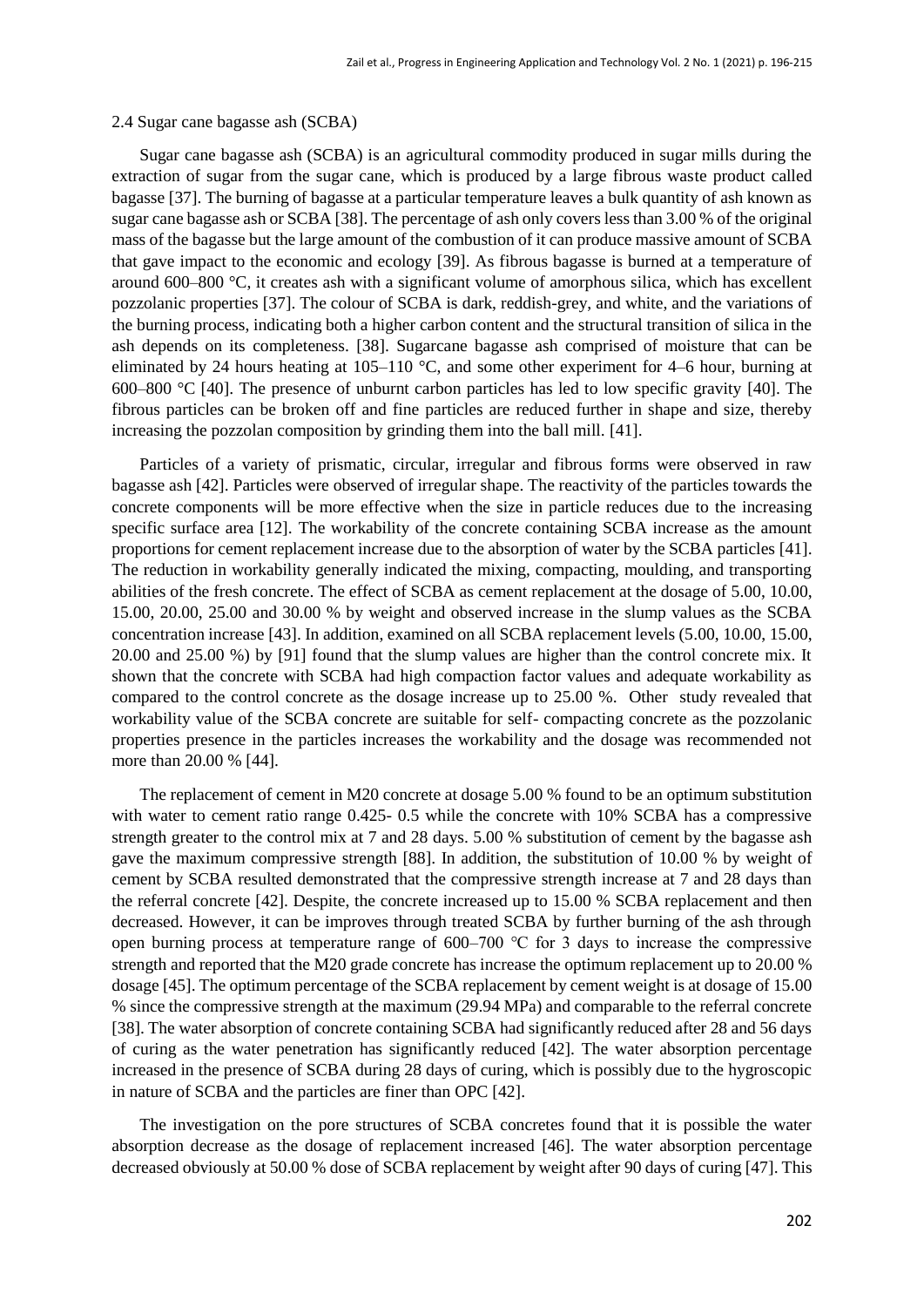result is attributed to the addition of SCBA, which reduced the permeable voids and the gradual closing the pores by fill in with SCBA particles. Obviously, the use of SCBA significantly enhances the resistance of concrete to water penetration. Concrete containing 15.00 % cement replacement of sugar cane bagasse ash maintains its strength from room temperature to certain elevated temperatures after 24 days of curing [45]. It is also said that the strength increases up to a cement replacement of 10.00 %, which can be attributed to the function of pore size and grain size refinement associated with the SCBA pozzolanic action [48]. At 15.00 % cement replacement, the strength remains at a level with the reference mixture comprising Portland cement alone. The gradual increase in the content of SCBA results in a further reduction in the compressive strength [45]. Similar findings are often achieved by increasing the sustained temperature, with a gradual decrease in the compressive strength of all mixtures, regardless of the percentage of cement substitution by SCBA. In all variants, residual strength decreased only marginally to 300 °C which the rate of drop in strength is affected by an increase of the ash-to-binder ratio [48].

### 2.5 Wood waste ash (WWA)

Wood waste ash primarily consists of annihilation wood, beds, fiber sheets, wood deposits, railroad sleeper, arches, and so on which it is biomass- free and can also be called an inexhaustible fuel and in this manner, it is extremely appealing for extensive scale biomass ignition plants [49]. WWA is produced from the ignition in wood- terminated power plants, paper factories, sawmills, pastry kitchen, and other wood- consuming production lines [49]. WWA is discarded from the environment in a different structure approximately over 70.00 % for years [50]. The wood items such as chips and barks are ignited and produced waste generation known as WWA. The over production of WWA as one of the commodities to fulfil the demands increased potential for ash due to production from the combustion of wood residues [51]. Thus, several research and development to utilize WWA as a partial replacement of cement are conducted due to WWA exhibits pozzolanic characteristics that nearly similar with those of cementitious materials in concrete. WWA is observed in several different particle shapes and sizes, the small crystalline particles are intermixed with bigger, and most of it are in irregularly shaped that form in fibrous particles [49]. Microstructure testing of the WWA concrete shows that the overall porosity along with the associated pore diameter was reduced in contrast to the control [53].

The specific gravity and compacted bulk density for WWA, which were found to be 2.13 kg/m<sup>3</sup> and 760 kg/m<sup>3</sup>, respectively [54]. The colour of the WWA is grey due to the combustion process of the wood residue that reduced carbon content as well as the present of heavy metal in it [49]. One of the important features for the pozzolanic properties would be the ability to seal the untight pores which specifically indicate through the calcium oxide, CaO content. WWA is observed to have 2.07 % of CaO and is determined as lower than OPC [55]. The utilization of WWA in concrete at 20.00 % and 30.00 % replacement by cement weight, it was found that the slump flow yielded the highest output at 40 mm and its compound structure fell below the pozzolana standard when the dosage was exceeded [54]. The demand for water was decreased as WWA was introduced to the mixture resulting in reduced workability. This effect was attributed to the low explicit surface area of the WWA and the application of superplasticizer could reduce the agglomeration affects from low repulsion force among particles [53]. The minimization of cement reduced the workability of WWA concrete to 30 mm with no addition of WWA. The increase in the content of WWA increased the demand for water and the timing of the paste. The result showed 10.00 % and 20.00 % WWA paste fulfilled the recommended setting time standard and workable compared to control specimen, whereas 30.00 % and 40.00 % showed higher values [56].

The expansion on workability of WWA content decreased the compressive strength of different ages. The strength of WWA concrete gradually decreases with an increase in the replacement of the cement by this waste materials. The decrease in strength was for the most part identified with the silica given by 10.00 % of the WWA; this silica content was deficient for responding with the calcium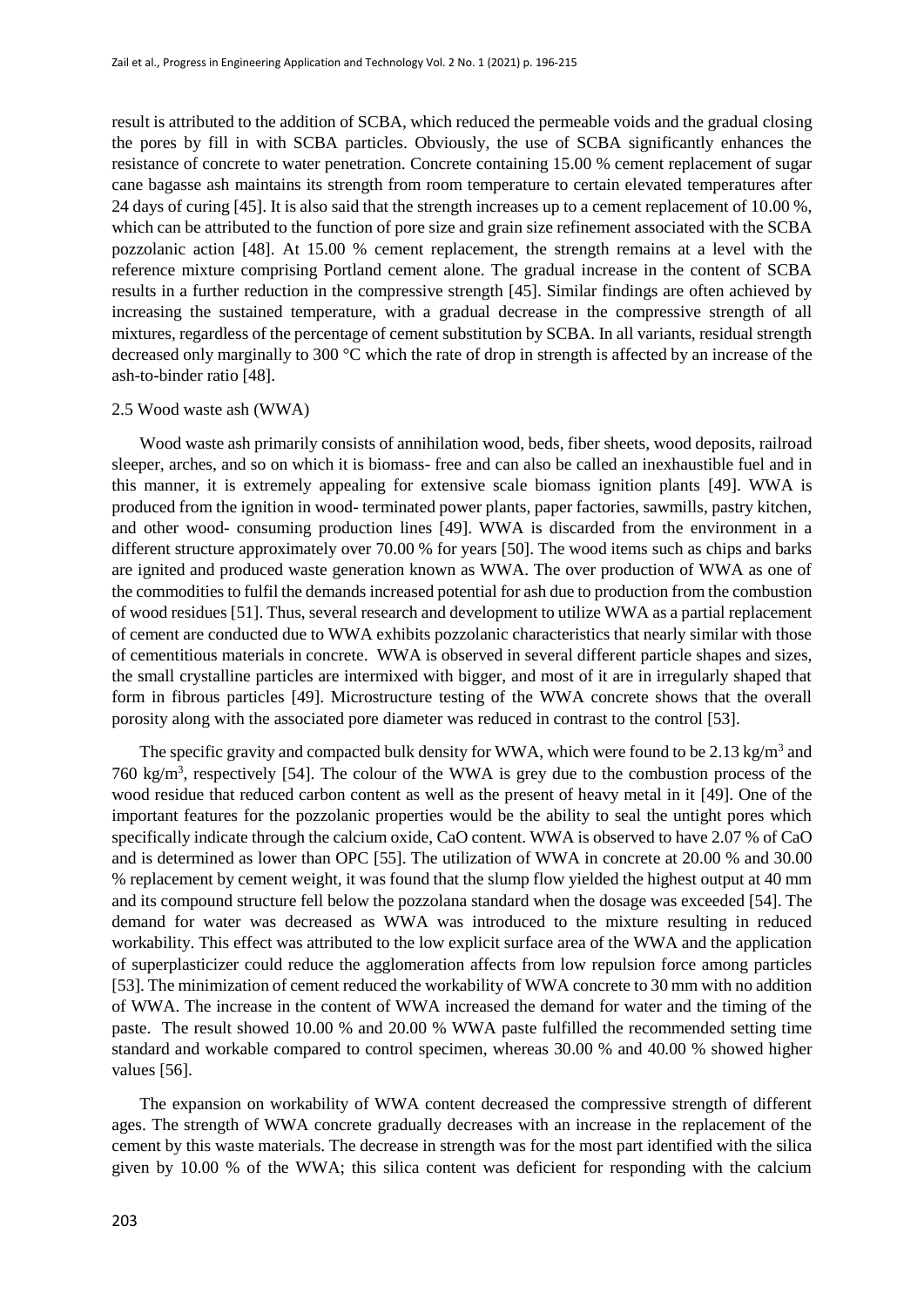hydroxide created by the hydration of cement [49]. The increasing in WWA content exceed 20.00 % resulted a decrease in strength at 28 and 60 days. In this case, the silica present in the mixture was an excess of the amount needed for the mixture with the calcium hydroxide of the hydrating cement [56]. The excessive amount of silica seemed to have no pozzolanic value and was merely filled as a filler. The 25.00 % by weight replacement of WWA results in a reduction of approximately 75.00 % in the strength of the control mixture. The low specific gravity of the WWA causes the particles to settle on top of the slurry and produces a lack of homogenous mixture in the composite such that the top surface of the composite is filled with accumulated particles [51]. Concrete with 20.00 % WWA content produced a substantial compressive strength at 7 and 28 days, so that percentages was considered for the optimum replacement amount.

The water absorption of the specimens containing WWA increases gradually as the amount of WWA increases (5.00 %, 10.00 %, 15.00 %, 20.00 % and 25.00 %) which indicated the lower bonding strength between the WWA particles and cement caused the ingress and molecule movement of water that immerse [53]. The high hydrophilic nature woody materials like WWA was possibly the reason of resulting in higher water absorption rate other. In addition, the low bulk density of WWA which caused more void space in the concrete compound results in expansion or water absorption rate [51]. The concrete properties without addition of WWA has maximum water absorption of 11.80 % for control [55]. However, it was observed that there is a moderate decrease in water absorption after addition of other waste materials mentioned in this review. It is verified that the primary source of observed open pores in the paste matrix contained free water in it. The decrease of its bulk density is also correlated with this [56].

| Waste       | Dosage    | Effect of usage of waste materials in concrete                | Reference |
|-------------|-----------|---------------------------------------------------------------|-----------|
| Product     | (% )      |                                                               |           |
| <b>POFA</b> | $10 - 20$ | • Concrete workability reduced                                | [14]      |
|             |           | • Better coating characters                                   | $[17]$    |
|             |           | • High pozzolanic activity                                    | $[13]$    |
|             |           | • Water demand increased                                      | $[18]$    |
|             |           | • Setting time increased                                      |           |
|             |           | • Compressive strength reduced at 7- days but comparable to   |           |
|             |           | control concrete after 28- days                               |           |
|             |           | • Compressive strength gradually decreased as the temperature |           |
|             |           | increase from the room temperature to 500°C, sharply decrease |           |
|             |           | beyond 600 °C                                                 |           |
|             | 40 and    | • Compressive strength sharply reduced                        | $[10]$    |
|             | above     | • Porosity increased                                          |           |
|             |           | • Bulk density increased                                      |           |
|             |           | • Water absorption increased                                  |           |
| <b>RHA</b>  | $5 - 10$  | • Satisfied workability                                       | $[27]$    |
|             |           | • Compressive strength increased after 28 days                |           |
|             |           | • Comparable water absorption                                 |           |
|             |           | • Setting time increased                                      |           |
|             | 10, 15    | • Concrete workability reduced                                | $[21]$    |
|             | and 20    | • Low specific gravity                                        | $[57]$    |
|             |           | • Water absorption reduced                                    | $[58]$    |
|             |           | • Compressive strength reduced 28 days                        | $[22]$    |
|             |           | • Micro-filler effect between RHA and aggregates decreased    |           |
|             |           | • Porosity increased                                          |           |

**Table 2: Summary of usage waste product in concrete as the supplementary cementitious materials**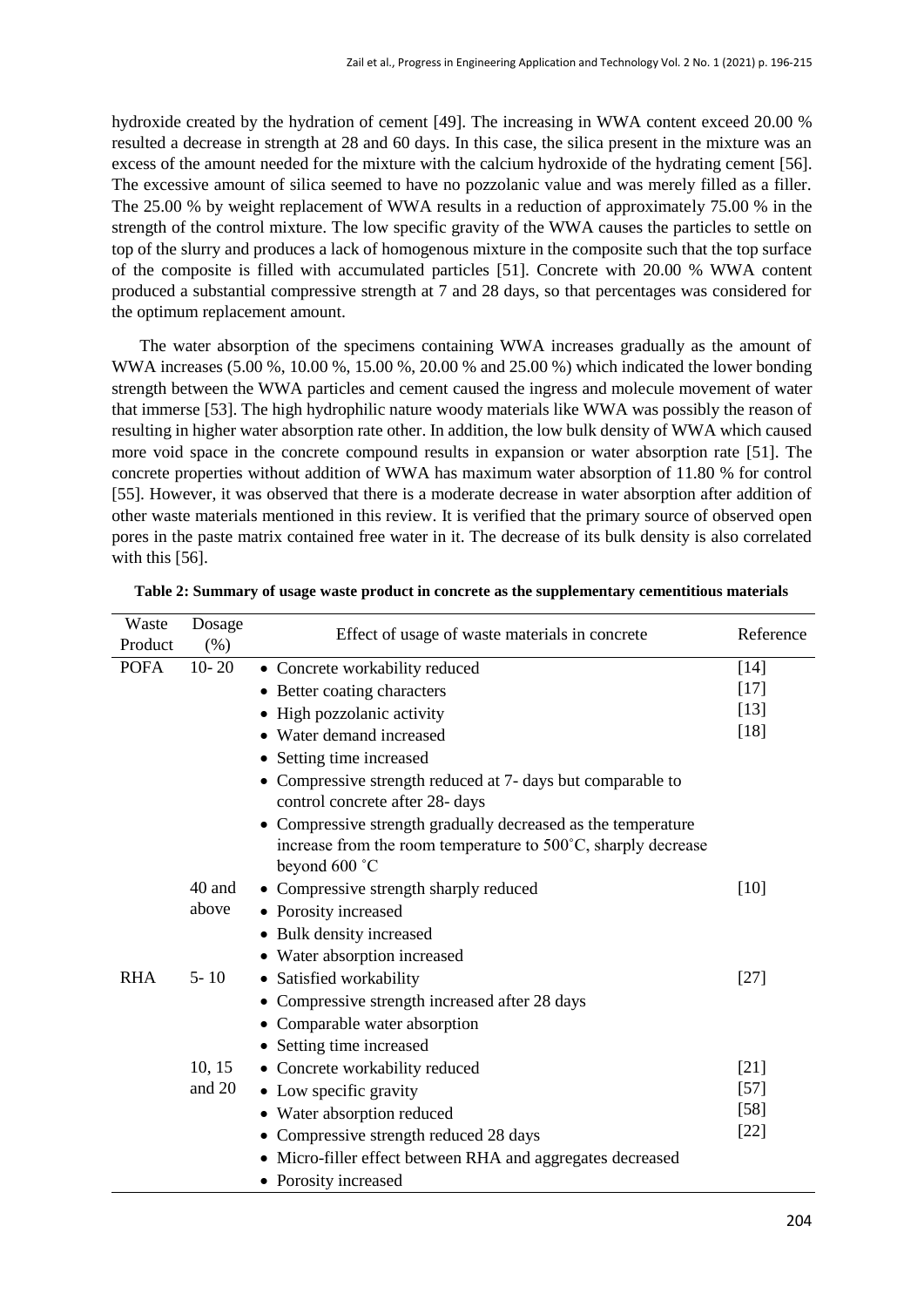|             |           | • Superplasticizer needed                                      |        |
|-------------|-----------|----------------------------------------------------------------|--------|
|             | 30 and    | • Water absorption reduced                                     | $[24]$ |
|             | above     | • Porosity increased                                           |        |
|             |           | • Drastically reduced in compressive strength                  |        |
|             |           | • Superplasticizer needed                                      |        |
| <b>CCA</b>  | $0 - 25$  | • Workability reduced                                          | $[32]$ |
|             |           | • Water demand increased                                       | $[34]$ |
|             |           | • Porosity increased as dosage increased                       | $[31]$ |
|             |           | • 10% replacement had better compressive strength than 25%     | $[36]$ |
|             |           | replacement since the sharp reduction stated at 15%            | $[33]$ |
|             |           | • Setting time increased                                       |        |
|             |           | • Compressive strength for dosage range 5-20% increased up to  |        |
|             |           | elevated temperature of 300 °C                                 |        |
|             |           | • Physically deteriorated at 450 °C and 600 °C,                |        |
|             | 30 and    | • Water absorption increased sharply                           | $[35]$ |
|             | above     | • Workability reduced                                          |        |
|             |           | • Compressive strength reduced significantly                   |        |
|             |           | • Lower slump value                                            |        |
|             |           | • High porosity value                                          |        |
| <b>SCBA</b> | $5 - 10$  | • Adequate workability value                                   | $[42]$ |
|             |           | • Compaction improved                                          | $[38]$ |
|             |           | • Setting time increased                                       |        |
|             |           | • Water absorption increased                                   |        |
|             |           | • 5% substitution gave the maximum compressive strength and    |        |
|             |           | comparable concrete strength at 10% dose at 28 days            |        |
|             |           | • 10% dosage maintained compressive strength when imposed to   |        |
|             |           | an elevated temperature up to 300 $^{\circ}$ C                 |        |
|             | $15 - 25$ | • Workability reduced                                          | $[45]$ |
|             |           | • Water absorption increased                                   | $[44]$ |
|             |           | • 15% dose had remains in the compressive strength and         | $[41]$ |
|             |           | decreased only marginally to 300 °C and above                  |        |
|             | 50        | • Compressive strength reduced significantly                   | $[47]$ |
|             |           | Water absorption increase drastically                          |        |
| <b>WWA</b>  | $10 - 20$ | • Fulfilled setting time standard                              | $[49]$ |
|             |           | Water absorption increased<br>٠                                | $[56]$ |
|             |           | Compressive strength adequate value at 10%                     | $[49]$ |
|             |           | • Bulk density reduced                                         |        |
|             | 20, 30,   | • Water demand decreased                                       | $[53]$ |
|             | 40        | • Workability reduced                                          | $[51]$ |
|             |           | Superplasticizer needed                                        | $[52]$ |
|             |           | Setting time increased                                         |        |
|             |           | • Compressive strength reduced significantly when increase the |        |
|             |           | replacement dosage                                             |        |

# **3. Alternative Fine Aggregate**

The construction sector is largely responsible for the decline of natural resources and environmental deficiencies due to its unplanned mining activities. Because of its superior properties, natural sand is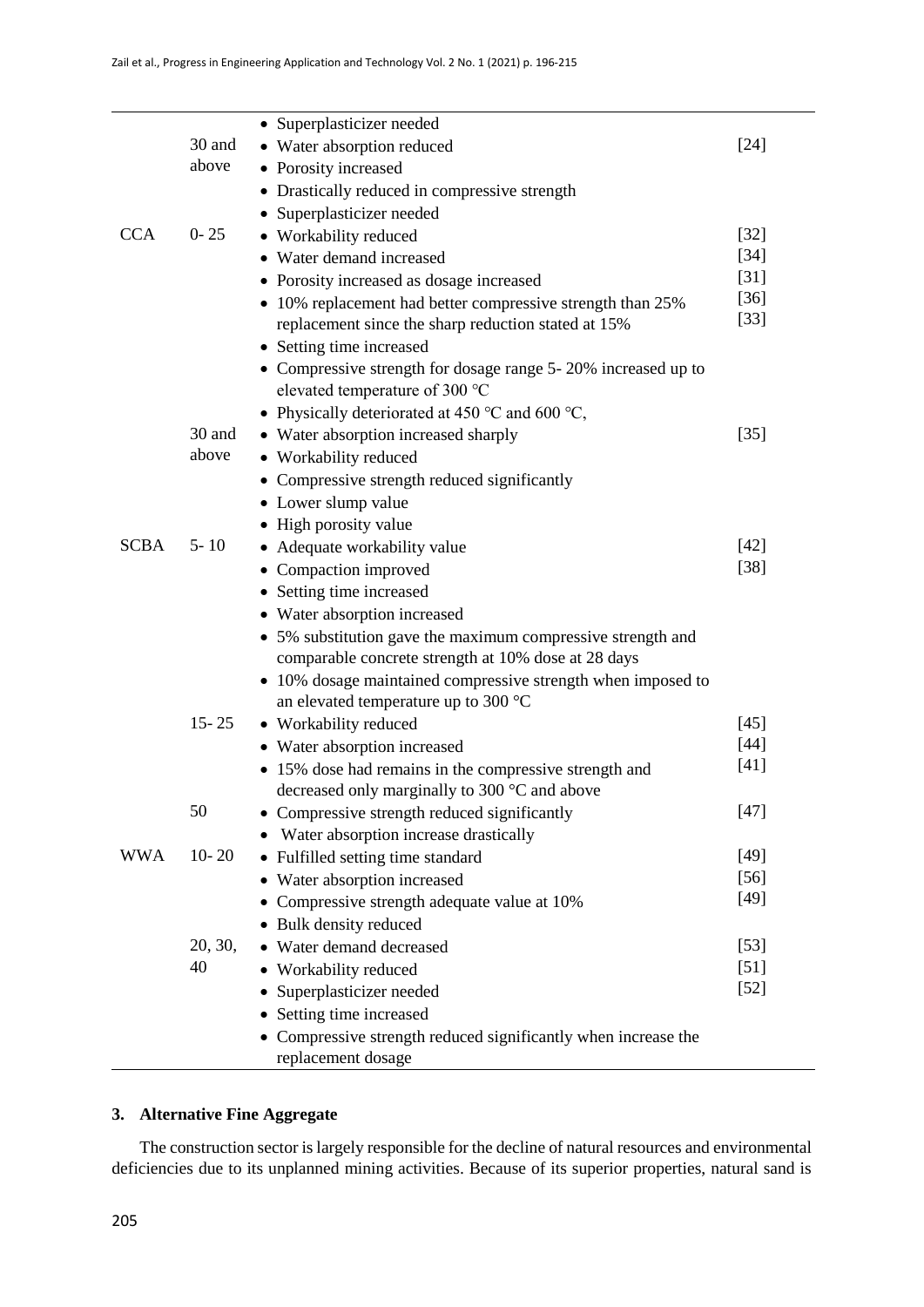commonly used in construction. The extensive use of concrete as a result of the surge in the massive development of infrastructure has led to the over-extraction of natural sand from the riverbed. This has contributed to many negative effects for the environment and the lack of supply of high qualities raw materials. As a result, the extensive consumption led to massive scarcity, river course changes, shallow rivers and beaches, groundwater pollution, and devastation of flora and fauna. This has led researchers to use alternative materials as fine aggregates without ignoring the quality of performance in construction. Candidate AFA materials include expanded perlite (EP), crumb rubber waste (CRW), marble waste (MW), electric arc furnace slag (EAFS), and waste foundry sand (WFS). This approach leads to a reduction in costs, a drop in environmental impact, and better durability.

#### 3.1 Expanded perlite (EP)

Perlite are known as an aluminous-siliceous material that integrate naturally from an amorphous volcanic rock just like other volcanic glasses which is obsidian and pitchstone. The crude perlites rock contained approximate 2.00 -5.00 % of water and when heated to a suitable temperature at range 900 ℃ - 1200 ℃, it will expand and transform into a cellular material [59]. The texture of perlite ore is smooth, fractured and splitting while after it going through burning process it turns into cellular and frothy sphere. The colour of the EP is bright white while the crude perlite ore similar like quarry stones which dark grey. The crude perlite rock will expand up to 5-20 times from its original volume and turn into a low bulk density of expanded perlite (EP) due to the vaporised of water within the structure and produces bubbles on the surfaces. The raw perlites turned to forty- like microstructure or hollow with high porosity properties and became lighter after burned [60]. The specific gravity of EP much lesser than fine aggregates and fine aggregates much denser than EP due to the restructured of perlite ore under heating process [61]. The lightweight of expanded perlite are suitable to be an insulation material in the construction as an alternative to the conventional materials and it is comparable [66]. Apart of that, the low density of perlite are beneficial in producing lightweight concrete by replacing fine aggregates in the concrete mix [62]. However, reported that the substituting a part of fine aggregates with EP caused a reduction in 35 days of compressive strength as well as the modulus elasticity of the concrete [63].

This could be due to the high porosity of the EP structure and caused the EP less dense which in turn reduce the concrete compressive strength [65]. In the meantime, there are a significant improvement reported in the workability of high strength concrete (HSC) mixture with partial replacement of sand by 2 mm of EP size [64]. Workability of the concrete is the first step in evaluating the properties which portrays the ability to mix, handle, mould, and transport the fresh concrete. The introduction of perlite for sizes within 0- 4mm as an alternative fine aggregate in concrete revealed a reduction in the workability. The substitution of 5.00 %, 10.00 %, and 15.00 % of perlite by volume recorded the reduction in the slump height of 4.92 %, 3.28 % and 3.28 %, respectively [65]. The reduction in workability is correlative with the low water content in the concrete mix design resulted from the low specific gravity of particles which can be improves by the introduction of superplasticizer in the concrete mix [60]. The influence of partially substituting cement with 20.00 % and 30.00 % by weight to the fresh concrete setting time found that the setting time of pastes increased as increasing perlite content [66]. The improvement in the workability resulted from the addiction of superplasticizer could be related to the increase in the repulsion force within the molecules in the mixture without affecting the amount of water content [60]. The compressive strength of concrete with 5.00 % and 10.00 % perlite is comparable to the reference sample, although the bulk density decreases by 12.00 % and 16.00 % compared to the reference sample [60].

Decrease in compressive strength was observed with a higher waste perlite content, but this changes significantly when the waste perlite content reaches 40.00 % [59]. Numerous studies have shown that perlite reduces the specific weight and compressive strength of lightweight concrete. A significant decrease in compressive strength was observed with an increase in the replacement of sand by perlite.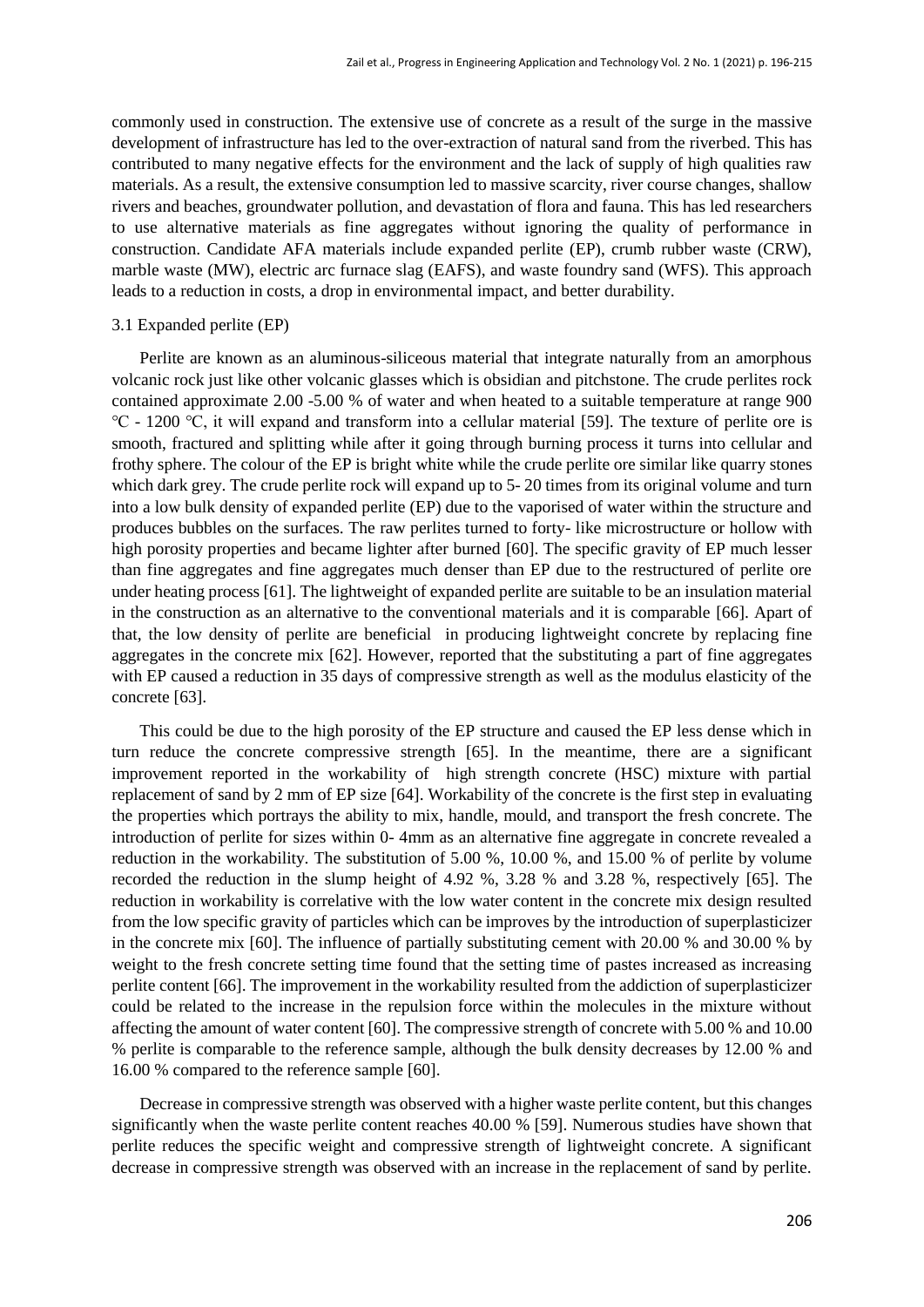The compressive strength of perlite concrete depends not only on the strength of the aggregate, but also on the porosity of the material. This decrease could be due to the porous structure that perlite created in the matrix. The increase in porosity resulted in a decrease in density, which resulted in a decrease in strength [65]. The decrease in strength can also be due to the higher ratio of water to cement in the interface transition zone. It can be concluded that the inclusion of perlite in the aggregate decreased strength as reported in most of the previous studies. The water absorption of concrete containing perlite as an alternative fine aggregate at levels of 5.00 %, 10.00 %, 15.00 %, 20.00 %, 30.00 % and 40.00 % reported an increment after curing for 28- days as the substitution dosage increases by weight [66]. The sorptivity rate or the capillary sorption capacity rate also reported an increase for perlite size range 4 mm that indicated the increase in the water permeability. The increases could be due to the porous microstructure characteristic of the perlite as well as the perlite less dense than fine aggregates. The raw perlites turned to forty- like microstructure or hollow with high porosity properties and became lighter after burned due to the vaporisation of water within the structure [67].

The increased water absorption and sorption capacity of perlite-containing concrete, whereby most corrosive substances can ingress into the concrete matrix can affect its durability. Therefore, the higher water absorption of the perlite matrix is the main disadvantage of using this material as the composition of concrete. The application of coating on perlite concrete surface with commercially available waterproof materials can help solve this problem [61]. Fire resistance of the concrete containing perlite as partial sand replacement is investigated by exposure to an elevated temperature to analyse the compressive strengths. At 400 °C, compressive strengths recorded were for sand replacement of 0.00, 10.00, 20.00, 30.00 and 40.00 % have 2047.31 MPa, 44.37 MPa, 44.81 MPa, 43.52 MPa, and 43.34 MPa respectively [61]. The concrete without the application of perlite recorded as the highest compressive strength and the reduction in compressive strength of the perlite concrete seems significantly decreases with the increase of perlite content. At replacement of 20.00 %, the higher compressive strength of concrete among the dosages, and the strength continue to drop until 40.00 % EP. Similarly, this pattern occurred in other elevated temperatures of 700 °C and 1000 °C at 20.00 % of EP replacement that recorded the maximum compressive strength of 16.95 MPa and 11.61 MPa respectively. The effects may be due to the dehydration effect of  $Ca(OH)_2$  that turned into calcium oxide (CaO) when concrete passes a temperature of 400 °C [59]. Eventually, after 700 °C, the concrete begins to fail where the compressive strength of the concrete has been reported below 30 MPa which is consistent with literature where the perlite concrete failed after 600 °C. This trend shows that, at elevated temperatures, the expanded perlite begins to produce thermal resistance effects on concrete and 20% replacement can be concluded as the best percentage of EP replacement in concrete.

# 3.2 Crumb rubber waste (CRW)

Rubber waste is one of the most critical pollutants in the world. Annually 1000 million tyres are projected to be end their useful lives. By 2030, up to 1200 million tyres, representing almost 5000 million tyres including stock piled will be discarded on a regular basis [68]. The rubber waste reduction and recycling are very important components in a waste management system for the protection of natural resources and to reduce the need for landfill areas uses [69]. In concrete production, rubber waste is found to have bright potential in partly substituted the mineral aggregates. Waste tyre includes rubber and steel fibres can be distinguished by applying various techniques from the shredding stage, chips and granules become a final product with a purity of 99.00 % [68]. The waste will be put in the grinding machine and ground to mesh size 24 after collection of the rubber waste and the resulting material is known as the rubber crumb [70]. Crumb rubber that replaces sand, is produced by special mills where large rubbers are converted into smaller particles that are torn. Depending on the type of mill used and the temperature produced, different sizes of rubber particles can be formed with high irregularities of 0.425–4.75 mm are produced using a simple method [71]. Density of crumb rubber waste may vary as  $0.95$  g/cm<sup>3</sup> and rubber waste can be used as lightweight aggregate due to its low density [72].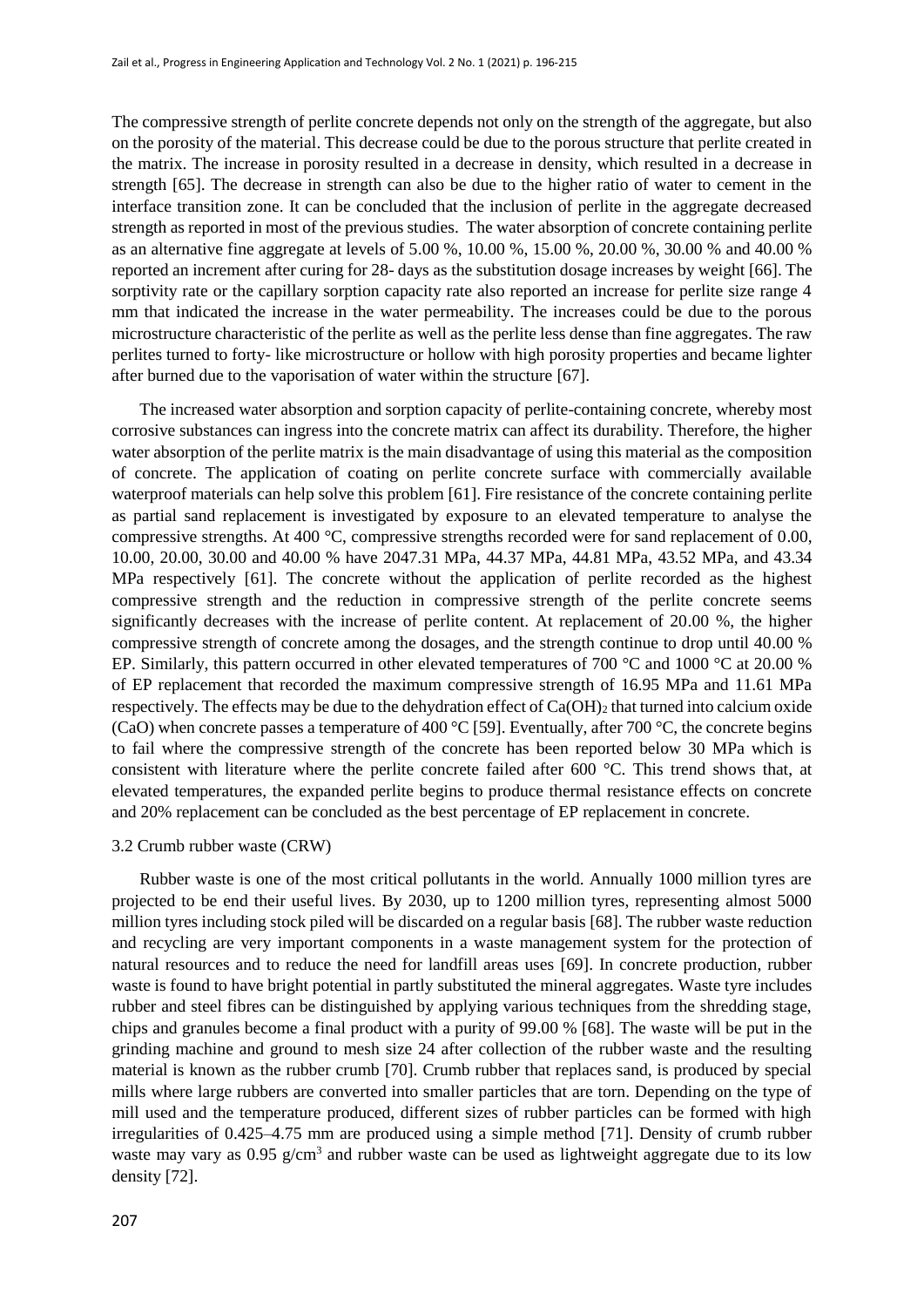Rubber particles have a relatively smooth and elastic surface which is expected to weaken the interface bonding between the rubber particles and the cement paste [73]. Crumb rubber are black in colour and there are micro- porosity structure that indicated on top of the particle surface under a microstructural study [74]. The flow of the fresh concrete containing partial substitution of crumb rubber as fine aggregates is reduced which reflected the low repulsion force of the compound. The workability of the prepared concrete is dropped with the replacement of the river sand by crumb rubber waste as fine aggregates reduce the workability of concrete with the increasing level of the replacement. The influence of partial replacement crumb rubber waste in concrete and the workability found that 5.00 %, 10.00b%, and 15.00 % of crumb rubber reduced the flow by 14.00 %, 29.00 %, and 50.00 %, respectively, compared to the reference mix [72]. The roughness of the crumb rubber surface could be the reason for the rubberized concrete mixes to flow more resistantly when compared to the mixes without rubber [75]. Another explanation for decreased workability may also be the impurities in the surface of the crumb rubber aggregate [74]. In conclusion, the substitution of fine aggregate with crumb rubber at range 5.00 – 30.00 % results in reduces gradually the fresh concrete flow by 30.00 –80.00 %.

It has been observed that concrete strength decreases with increase in the percentage of crumb rubber at 7 and 28-day of compressive strength test. The effects of the dosage of crumb rubber waste and the compressive strength found that the utilization of 4.00 % and 5.50 % of CRW partially as the alternative fine aggregate results in concrete strength reduction by 3.79 % and 17.80 % respectively as compared to control concrete [76]. The reason is because the insufficient of adhesion between the smooth rubber particles and cement paste. Decreases in concrete strength will initiated cracks around the rubberised concrete when certain loads are pointed which results in rapid rupture of concrete. The reduction of concrete strength also caused by the larger percentage of voids which developed naturally in crumb rubber microstructure [76]. Besides that, the rubber has limited specific gravity and weaker bonds with other concrete components which the CRW particles tend to shift upwards during vibration and a greater concentration of rubber found at the top layer than other areas of the concrete specimens [68]. Consequently, the concrete strength reduces as this lack of uniformity of the concrete. The presents of crumb rubber waste in concrete has been observed to increase the water absorption after 28-day of curing which substantially increase with the percentage of crumb rubber replacement.

Higher capacity of the water absorption reduced the concrete workability which results from the generation of voids and cracks that known to be the nature of CRW particles. The water absorption of crumb rubber concrete after for 5.50 % replacement is 3.21 %, however for control concrete substitution, water absorption is 1.91 % [76]. This reduction in the workability is due to the higher capacity of the water absorption by the rubbers than sand. The increase in water absorption was due to fine nature of crumb rubber which result into generation of cracks and voids [72]. The percentage of voids ratio in the concrete increases as the addition of crumb rubber in concrete mix which allows the water to penetrate inside the concrete easily. The concrete became more porous due to the increment in of voids when the replacement of fine aggregates by waste rubber aggregates exceed 25.00 % [71]. The strength properties of rubberized concrete when exposed to various elevated temperatures, and found that the rise in compressive strengths at a temperature of 150 °C compared to the strength of the specimens stored at laboratory temperatures [69]. The decrease in the calcium hydroxide fraction, which was beneficial to the formation of the dense concrete microstructure, could be attributed to that rise in rubberized concrete strength at this temperature [74].

The damage factors for control and rubberized concrete with different rubber volume were mostly converging to 300 ° C [76]. The fire resistance then dropped strongly when following exposure up to 400 °C as the rubber content is gradually increases (5.00 %, 10.00 %, and 15.00 %). The higher level of rubber in the mixture was observed to have the drastic type of damage factor feature. The damage mechanisms for reference concrete can be mainly due to the temperature gradient imposed on the specimens which is responsible for water evaporations and the decomposition of the calcium-silicatehydrate (C-S-H) the main product of cement hydration and the main cause of strength in cement-based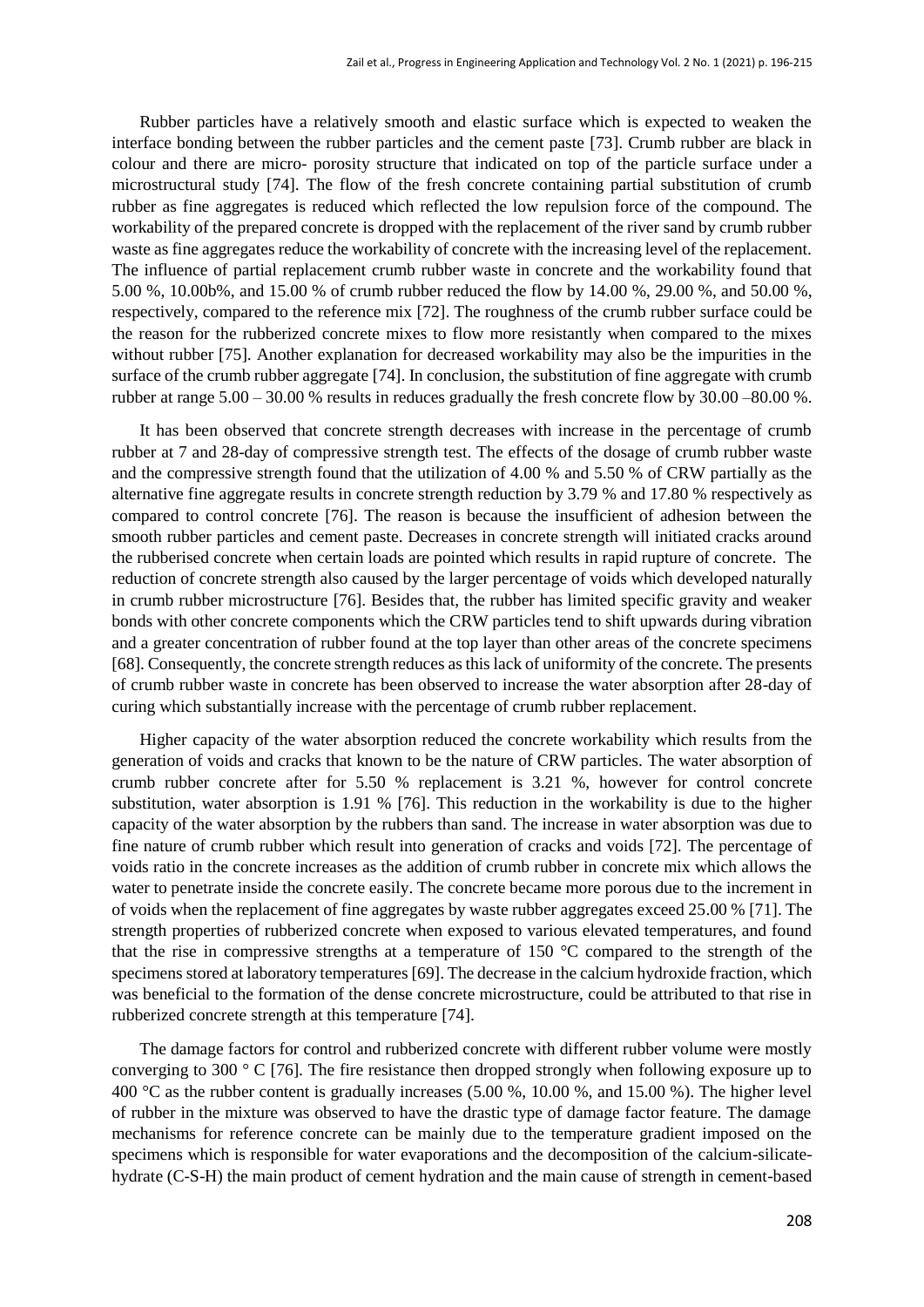materials [74]. For rubberized concrete, the combustion of the rubber-based aggregate, which left the voids in concrete structure, and thus increased its porosity affected the reduction of resistance towards heat.

# **3.3 Marble waste (MW)**

Dumping of marble waste into the soil, groundwater and atmosphere often creates contamination, which can be minimised by recycling it [77]. The marble aggregate is found to have potential for replacing fine aggregate in concrete and encouraged the effort to develop an economical and green concrete. The use of marble waste as a resource would not only reduce the environmental impact of marble waste disposal, but also contribute to the conservation of natural resources, thereby paving the way for sustainable growth [78]. Marble was generated using diamond wires by cutting the marble plates into required shapes and sizes. The huge amount of slurry consisting of water- mixed marble particles are produced during this process. This slurry is passed into multiple sedimentary tanks and separated into coarser and finer particles. Marble waste that obtained from the bottom of the first sedimentation tank are used since it fulfilled the suitable size requirement of fine aggregates. The waste was dried openly and then oven drying to remove the excess water [79]. Marble waste has white colour that the particle is physically in angular shape when demonstrated in scanning electron microscope (SEM) image [80]. Waste marble aggregates are finer as compared to the natural river sand. These fines will help in providing filler effect in concrete.

The marble waste less than 4.75 mm is sieved and used as an alternative fine aggregate [81]. The fineness modulus value for the marble waste is indicated as 2.80 which in the range of the fineness modulus for medium type sand that portrayed the particle grain size while the specific gravity of the marble waste is found as 2.88 [72]. Bulk density which reflects the weight required to fill a at specified unit volume of concrete for marble waste is  $1753 \text{ kg/m}^3$  [80]. The water absorption of the waste is recorded as 0.84 % and the lower water absorption was attributed to CaO content of marble. Concrete containing marble waste as partial fine aggregates replacements was observed to loss in workability with an increment dosage of 10.00, 20.00, 30.00, 40.00, 50.00, and 60.00 % [82]. The workability of concrete affected by the material characteristics, grade level, and fine aggregates shape. The marble waste indicated large in specific surface area and the particles are angular in shape that caused increase in water demand to achieve required workability [83]. Large in specific surface area increase in the surface area to be wetted, hence decreasing the workability. The effect of marble waste aggregates addition in a concrete mix, found that it makes the mix highly cohesive and less workable, thereby increasing the water demand [79].

The combination effect of increased mix cohesiveness and large surface area to be wetted caused the workability reduction of the mix containing marble waste as replacement of fine aggregates. The application of superplasticizer to enhance the workability of the concrete mix containing marble waste was recommended since it does not reduce the concrete strength. The compressive strength of the concrete increases with the inclusion of the marble waste aggregates in the mixture up to 40.00 % of the replacement dosage. The 28-day compressive strength of the mixes increased by 9.70, 15.80, 21.10, 22.40, 21.30 and 20.20 respectively for 10.00, 20.00, 30.00, 40.00, 50 .00 and 60.00 % replacement respectively that comparable to the standard mix [79]. The compressive strength results clearly indicate that marble waste can be partially substitute the natural sand as better compressive strength of the mix are achievable. In addition, marble waste has better filler effect in concrete matrix due the presence of finer aggregates in the particle size range of 1.18 mm–300 μ helps to increase the concrete strength [84]. This situation refined the pore structure which in turn improved the microstructure of concrete matrix. Other than that, indicated that lesser pores on the concrete and stronger bond between the aggregates and cement paste which attributed from lower water absorption of fine marble waste aggregates, found to increase the concrete strength.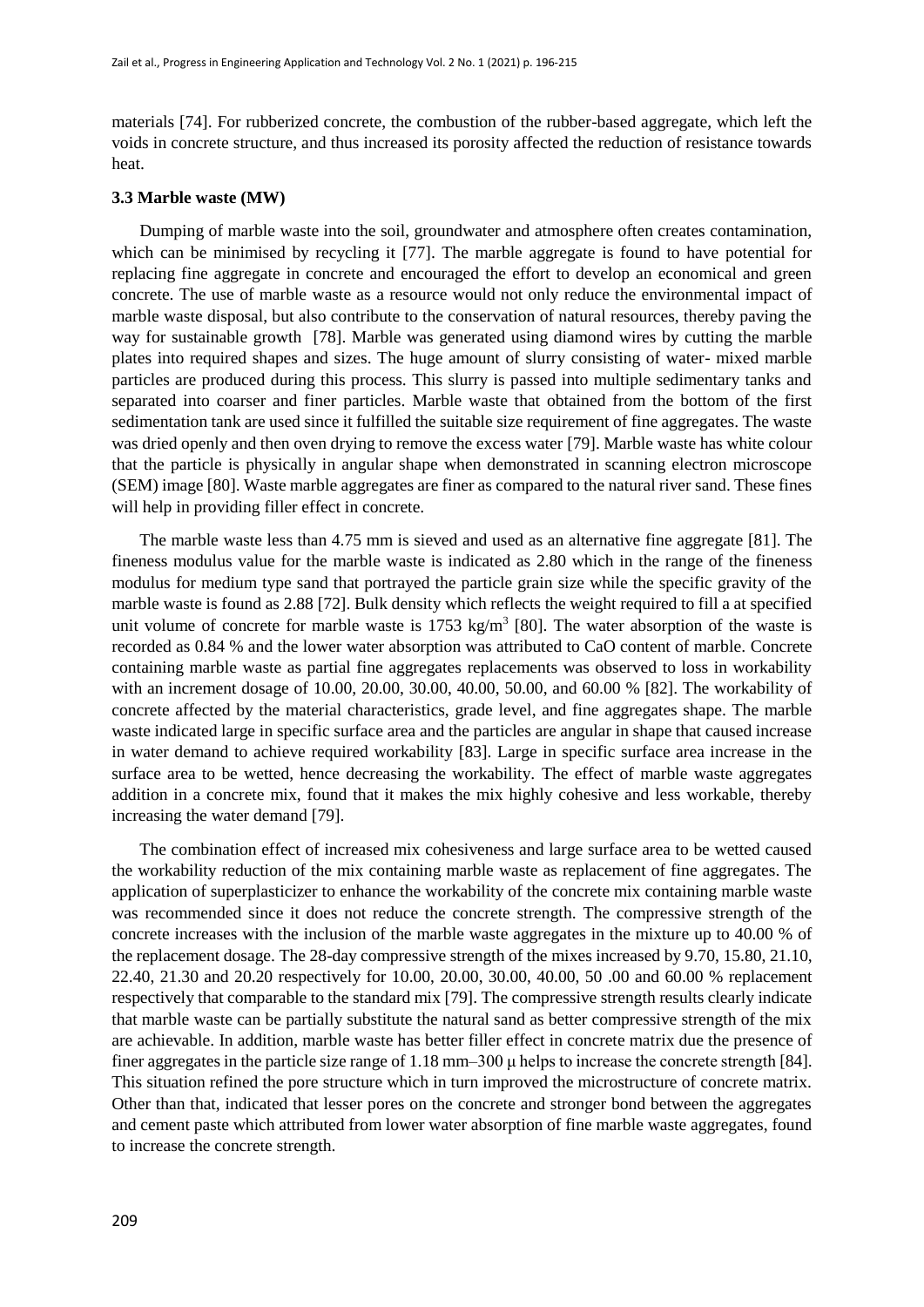Water absorption of fine marble waste aggregate concrete decreased as expected at gradual increment of replacement dosage (10.00, 20.00, 30.00, 40.00, 50.00, and 60.00 %) with increase in curing age [79]. This indicated that the concrete matrix is denser caused by the continuous hydration of concrete. Water absorption decreased with the addition of waste marble aggregates when compared to the reference mix is at 28-days and 365- days is 5.10 % and 2.68 % respectively. The decrease in water absorption by marble waste addition indicates refinement of aggregate-interface zone because it generally related to the structural pores [84]. The reduction in water absorption resulting in improvement of overall durability of the mix. At 28 days, the marble waste containing concrete with 40.00 % of fine aggregates replacement recorded the lowest value of water absorption which is 3.79 % compared to the natural fine aggregates. The lower water absorption was attributed to CaO content of marble which affected the strength and sorptivity results of the concrete [85].

# 3.4 Electric arc furnace slag (EAFS)

Steel making industry is one of the essential industries that contribute to the movement of world economy. This commodity records an expansion demand in 2019 which was 1 868.8 million tonnes of crude steel production when compared to the previous year at 1 813.6 million tonnes (IISI, 2020). According to World Steel Association, Malaysia records 4.5 million tonnes of crude steel demand [86]. Approximately 90.00 % (by weight) of the solid by-products formed by iron and crude steel are slag while some of the by-products are gases, dust, and sludge [87]. The accumulation of steel slag not only takes up a substantial portion of land, but also contaminates the surrounding environment. Exploring the implementation of steel slag is therefore vital to the conservation of the environment amidst of the natural resources scarcity crisis that construction industry facing today. Steel slag is obtained either from conversion of iron ore from iron to steel in a basic oxygen furnace (BOF), or by the melting of scrap to make steel in the electric arc furnace (EAF) [88]. Steel slag (SS) are usually categorised by the type of furnace they are processed in. The slag's properties depend on the type of process used for producing the crude steel, the slag cooling conditions and the process of valorisation [89]. Steel slag present a dark in colour, cavernous, and irregular surface shape which has a major impact on mixing proportions measurement, demands more water for concrete mix fluidity and makes it more consistent [90].

Low- cooled slag from the electric arc-furnace (EAF) is the suitable slag that could be implement as fine aggregate to produce concrete because the treatment has achieved excellent mechanical properties, even before being crushed it was comparable with natural ones [71]. The density of the aggregate decreases in size due to the presence of iron and the EAFS aggregate has an average density of 3.15 g/cm<sup>3</sup>, which is a very dense and very cavernous material. The fineness modulus is found to be 5.00 % of that obtained experimentally [91]. The results of the slump test for reference concrete mix showed a true slump value of 35 mm at 0.00 % of the replacement level. The slump decreases, as the percentage of level replacement increases, from 0.00 to 50.00 % at a 10.00 % interval [89]. This is due to the increase in water absorbing property and the lack of fines in the EAF slag aggregate compared to natural sand. As a result, more water is absorbed by steel slag and less cement for hydration with the constant water-cement ratio of 0.55. The addition of fine EAF slag decreases the air content of the concrete mixture and could result in a decrease of fluidity [92]. The higher the percentage of replacement by steel slag of aggregates, the less the workability of the concrete as the slump value reveals.

Decreasing trend in workability as well as a declining compressive strength with a rising amount of EAF slag added and concluded that the ratio of EAF slag can be up to 40.00 % during curing process [87]. The addition of steel slag as fine aggregate at dosage 10.00 %, 20.00 %, 30.00 % and 40.00 % steel slag increased the concrete strength by 24.90 %, 27.90%, 24.40 % and 11.50 %, respectively at 28- days [87]. The steel slag concrete increased in concrete strength at the beginning and then decreased with an increase in steel slag content. The rougher surface of the steel slag causes the stronger bonding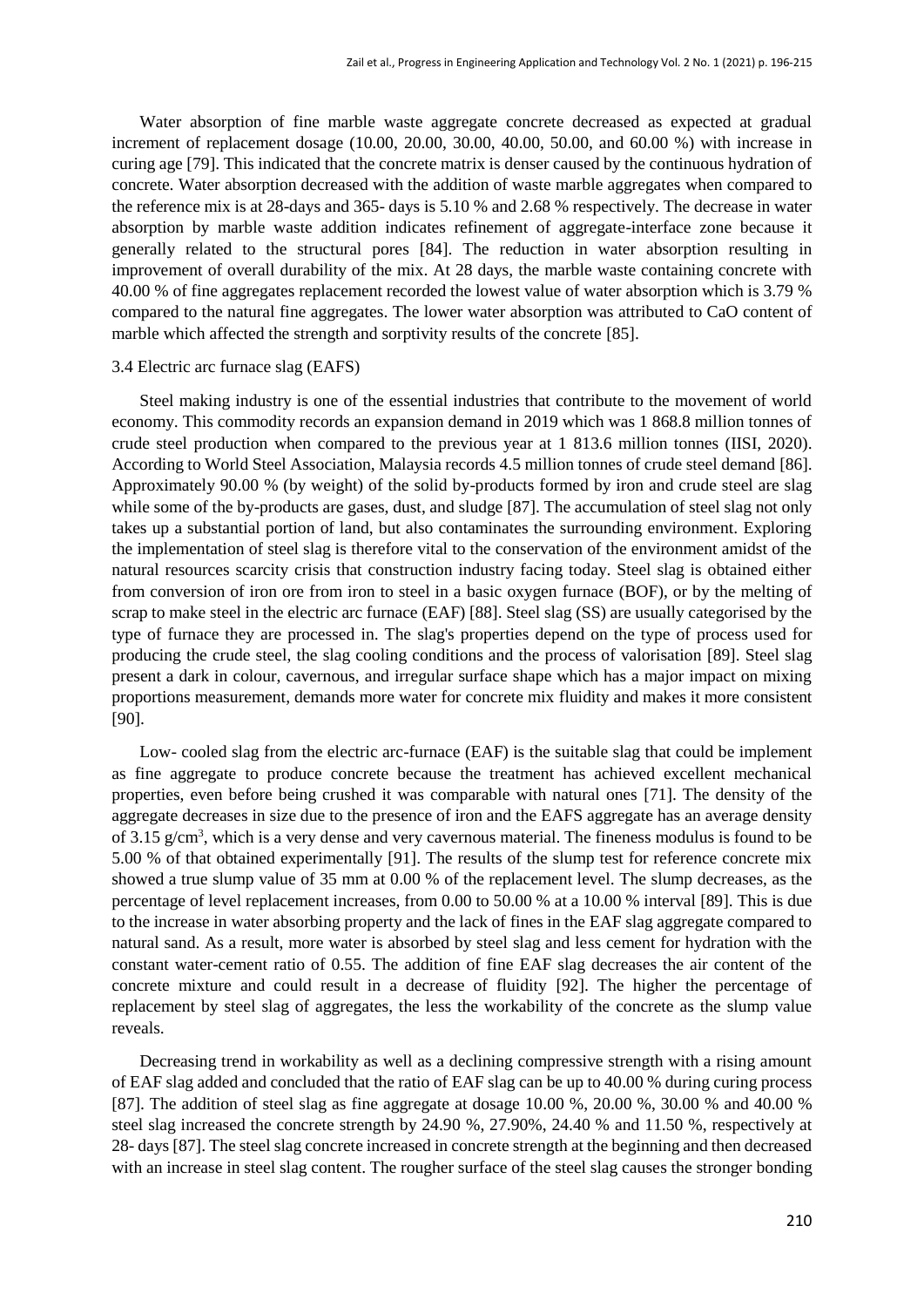strength of the components and cement paste as the mechanical interlock force and cohesive force in concrete improves compared to natural sand [93]. Nevertheless, the surface roughness of steel slag can increase the water absorption which reduced the concrete strength may due to the hydration process of the cementitious material become insufficient. Thus, steel slag requires more cement as it has high angularity to be effectively coated. The high replacement of natural sand with steel slag resulted in a decrease in mechanical properties. 20.00 % steel slag replacement ratio, indicating the optimum content of steel slag sand for the optimum compressive strength [104]. Water absorption is a key feature of the EAF slag since it reflects the ability of fluids to enter the structure of the concrete and causes degradation [87].

Water absorption for EAF slag concrete varies from 0.50–4.00 % with a density of 2.8–3.9 g/cm<sup>3</sup> [93]. Higher percentage of EAF slag content in concrete results in higher water absorption values due to the porous structure of EAF slag [91]. The surface roughness of the steel slag also resulted in increased water absorption of the steel slag which more cement is needed to coated sufficiently the high angularity concrete. The high angularity from the addition of steel slag reduces the hydration of the cementitious materials, which results in a weak cohesiveness between the cement paste and the steel slag. Although it had a slightly higher water absorption, the application of EAF slag aggregate fulfilled the requirements regulated by the Malaysian Public Works Department for road pavement [89].

# 3.5 Waste foundry sand (WFS)

The most common approach for making moulds for the manufacture of metal parts is to use green or resin-bonded sand in the foundry industry [94]. Foundry sands are typically recycled and reused until their properties degenerate into a stage where they cannot be used further and where their quality for mould production is decreased because of the accumulation of metal residues which will be discarded from the foundry [95]. This discarded material consists of high-quality silica sands with binders as a waste foundry sand (WFS), a waste product of the ferrous and nonferrous metal casting industries [96]. These binders hold the sand together to maintain its shape as the molten metal is poured into the mould and the type of binder either clay or chemical bonded sand classify the type of foundry sands [97]. The discarded sand is the main industrial waste in the foundry sector that is responsible for environmental contamination and industrial sites. WFS was washed using water to eliminate impurities such as fine and clay particles as soon as they were obtained from the iron-based foundry plant. These separated particles were then dried in the oven at 105 °C for 24 hours or under the sun to eliminate moisture before being used in the concrete [98]. The microstructure of WFS has a uniform and smooth surface morphology, the shape of it is sub-angular to rounded and present in a light brown colour [96].

The specific gravity of the WFS is indicate as 2.36 which lower than the natural fine aggregate but had fulfilled the standard of fine aggregate requirement [99]. Bulk density of WFS is 1811 kg/ $m^3$ , the particles is denser due to the present of accumulated metal residues, clay and friable particles if compared to the natural one. The particles are finer which indicated through the fineness modulus values at 2.37 [100]. The concrete containing waste foundry sand as partial replacement of fine aggregate at 10.00, 20.00, 30.00, 40.00, and 50.00 % reveals decreases the workability of the concrete along with the increase in replacement [101]. The mixes with more WFS show a significant loss in the slump value, presumably because of the fineness amount contained in WFS. It was found from the sieve study that almost 11.00 % of the WFS passes through 150 mm [101]. The content of fines would be increased by an increase in WFS replacement, which raises the demand for water [102]. Inclusion of WFS in concrete can increase the demand for water and reduce the workability of the fresh concrete. Significant reduction in workability might also results from the lower value of fineness modulus of WFS than natural sand. The reduction of workability might due in increasing specific surface area that caused the water requires for lubrication of the particles increase [96].

The compressive strength concrete containing 5.00, 10.00, 15.00, 20.00, and 25.00 % WFS at 7, 14, 21 and 28 day of cured M30 concrete mix and found that results test show that the compressive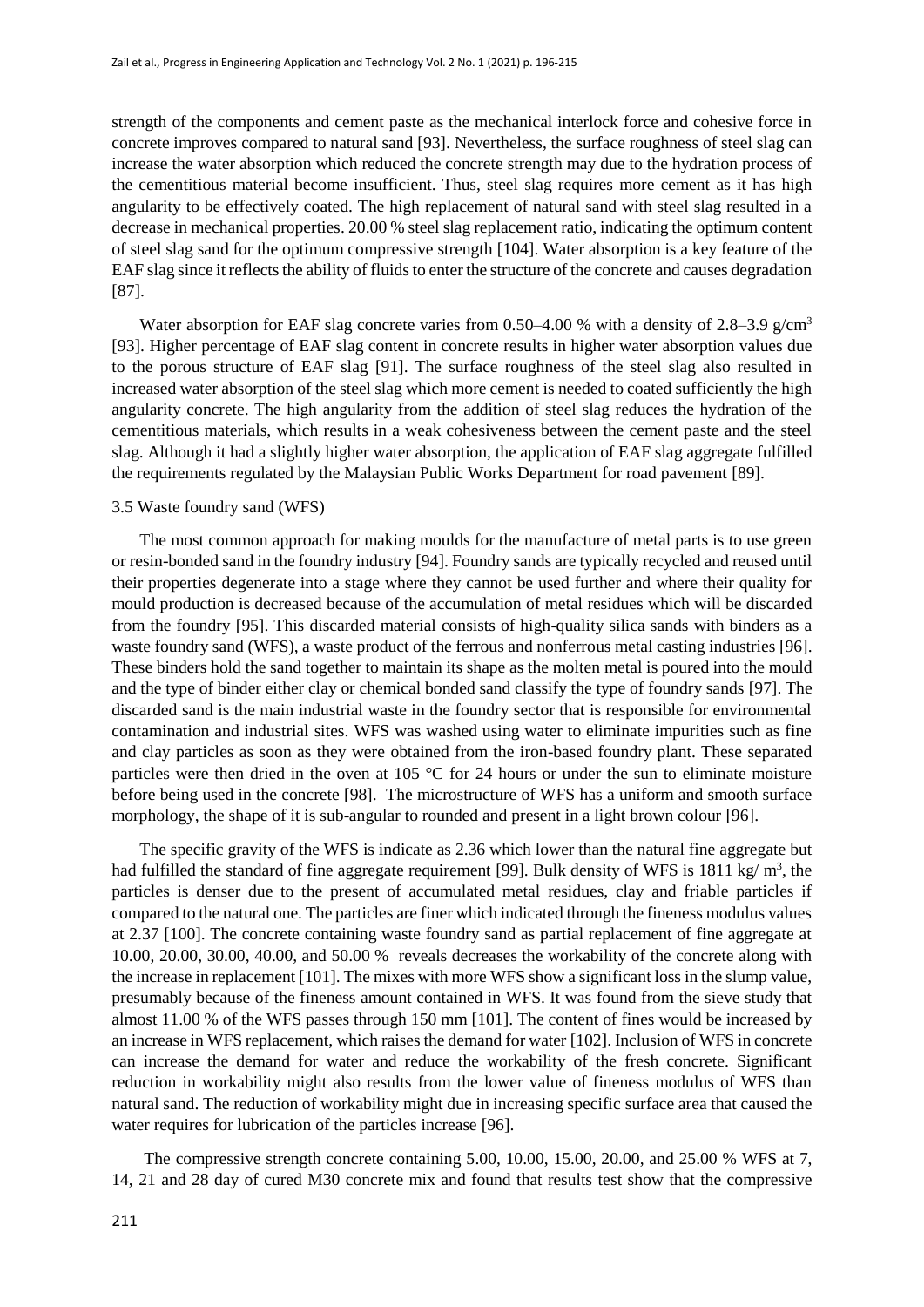strength increases with increasing WFS aggregate up to 20.00 % by weight of replacement [102]. Significant reduction in compressive strength of the WFS concrete was observed when the replacement exceeds 20.00 % replacement. The reduce in concrete strength resulted in fracture surfaces when physically observed. Substitution percentage weight of more than 20.00 % contributed to a rapid release of stored energy from both testing machine and the specimens compared to the control specimen which the micro cracks are developed from the middle in gradual effects before fracture. This is due to the low porosity and high brittleness of specimens with a high WFS content. The concrete moulded with the application of waste foundry sand tends to be more porous and less resistant to a higher replacement and to be replaced by not more than 15.00 % can be considered viable for non-structural purposes [100]. Water absorption for waste foundry sand after 28 day cured M30 grade concrete found the increases in absorption capacity by immersion in water and the volume of voids dropped with the increase of the waste compared to the reference specimen.

The addition of WFS to concrete at up to 50.00 % replacement level results in viable water absorption, however further increase in WFS percentage up to 100.00 % caused significant increase in the water absorption at 56.60 % [105]. The implementation of WFS as the alternative fine aggregate results in more porous and permeable of the moulded concrete than the natural sand one. The slower of pozzolanic activity of WFS also the main cause of the higher water absorption of WFS mix series since the volume of hydration decrease and the degeneration of microstructure. WFS become denser at the substitution of 40.00 % and determined as the lowest result obtained for water absorption. The high silica in WFS is naturally hydrophobic, but because of its excess surface area it attracts water.

| Waste<br>Product | Dosage<br>(% ) | Effect of usage of waste materials in concrete                                      | Reference |
|------------------|----------------|-------------------------------------------------------------------------------------|-----------|
| EP               | $5 - 15$       | • Water demand increased                                                            | $[65]$    |
|                  |                | • Porosity and water absorption increased                                           | [60]      |
|                  |                | • Bulk density decreased                                                            |           |
|                  |                | Compressive strength at 5% and 10% comparable to the                                |           |
|                  |                | reference sample at 7 and 28 days                                                   |           |
|                  | $20 - 40$      | • Setting time increased                                                            | [66]      |
|                  |                | • Workability reduced                                                               | $[67]$    |
|                  |                | Early strength decreased                                                            | [61]      |
|                  |                | • 40% has the lowest compressive strength value and significant                     |           |
|                  |                | drop after burned at 400 $^{\circ}$ C                                               |           |
|                  |                | • 20% is the maximum compressive strength after burned at 400                       |           |
|                  |                | $\rm ^{\circ}C$                                                                     |           |
|                  |                | • Concrete failed after 600 $^{\circ}$ C                                            |           |
| <b>CRW</b>       | $5 - 15$       | • Workability decreased                                                             | $[72]$    |
|                  |                | • Concrete strength reduction as increase in dosage after 7 and 28-                 | $[75]$    |
|                  |                | days                                                                                | $[76]$    |
|                  |                | • Porosity and water absorption increased                                           | [69]      |
|                  |                | • Compressive strengths at a temperature of 150 $^{\circ}$ C up to 300 $^{\circ}$ C |           |
|                  |                | increased. Significant drop at 400 °C                                               |           |
| <b>MW</b>        | $10 - 40$      | • Density decreased                                                                 | [83]      |
|                  |                | • Porosity increased                                                                | $[79]$    |
|                  |                | • Workability reduced                                                               | $[84]$    |
|                  |                | • Water demand increased                                                            |           |
|                  |                | Compressive strength increases and comparable to reference                          |           |
|                  |                | concrete up to 40% replacement after 28 days                                        |           |

**Table 2: Summary of usage waste product in concrete as the alternative fine aggregate**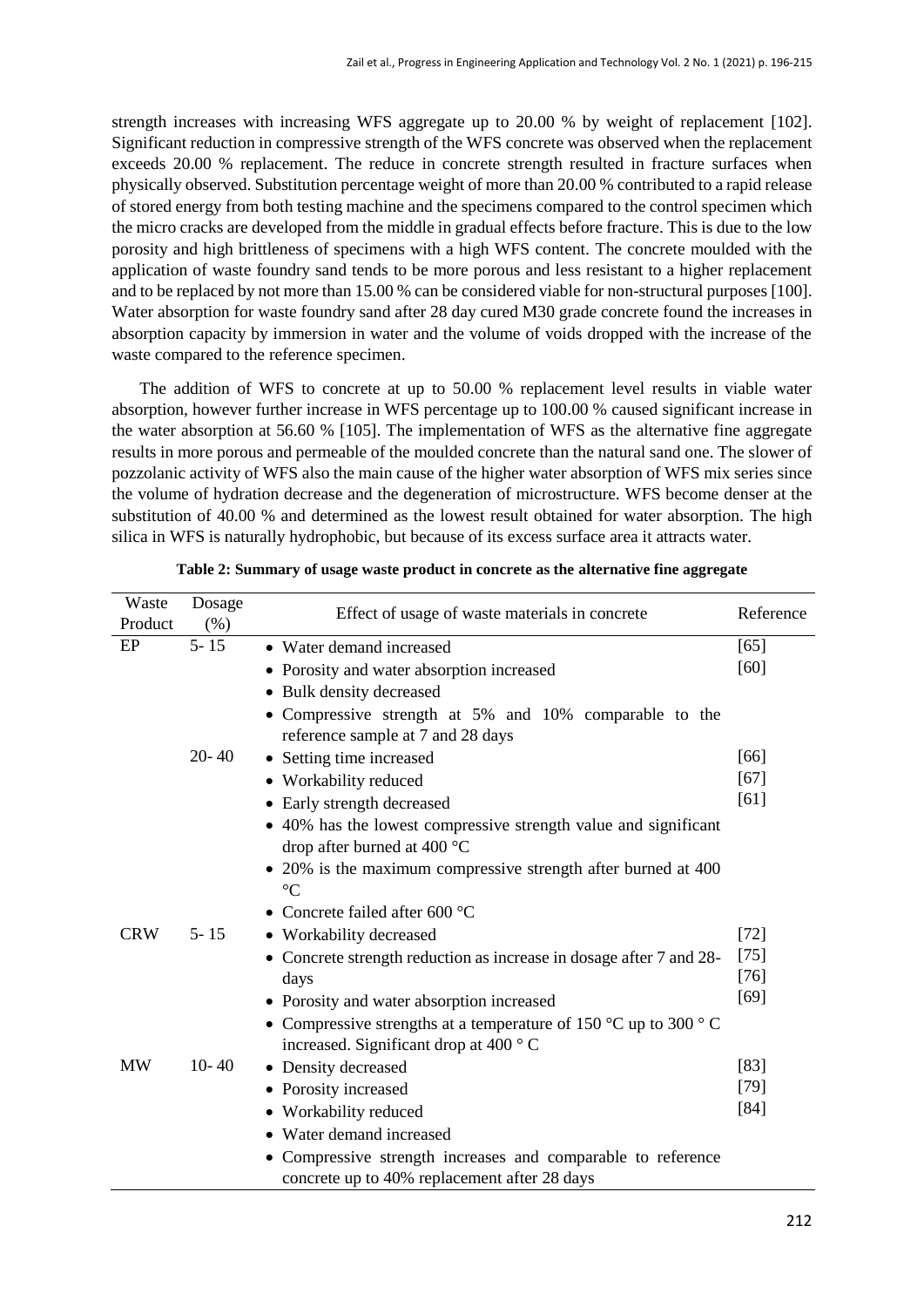|             |           | • Better filler effect                                            |         |
|-------------|-----------|-------------------------------------------------------------------|---------|
| <b>EAFS</b> | 10 - 40   | • Water demand increased                                          | $[103]$ |
|             |           | • Porosity, surface roughness, and water absorption increased     | $[104]$ |
|             |           | • Bulk density decreased                                          | [89]    |
|             |           | • Concrete strength increased at the beginning and then decreased |         |
|             |           | with an increase EAFS content                                     |         |
|             |           | • 20% replacement is the optimum ratio for an optimum             |         |
|             |           | compressive strength                                              |         |
| <b>WFS</b>  | $5 - 25$  | • Workability reduced                                             | $[100]$ |
|             |           | • Water demand increased                                          | $[101]$ |
|             |           | • No effect on setting time                                       | [96]    |
|             |           | • Porosity increased                                              |         |
|             |           | • Pozzolanic activity reduced                                     |         |
|             |           | • Compressive strength increased up to 20% replacement and        |         |
|             |           | reduced significantly when exceed 20%                             |         |
|             | $40 - 50$ | • Concrete becomes denser                                         | $[105]$ |
|             |           | • Significant high in water absorption                            |         |
|             |           | • Compressive strength reduced sharply                            |         |

## **4. Conclusion**

Concrete with palm oil fuel ash (POFA) shows comparable compressive strength after 28- days of curing at range 10.00 to 20.00 % by weight of cement substitution. It has better coating characteristic due to high pozzolanic activity in the mix compared to reference mix. The utilization of rice husk ash (RHA) at dosage amount of 5.00 to 10.00 % range by weight of cement produced a satisfy workability as well as a comparable water absorption to the control specimen. The compressive strength of RHA concrete at this dosage increased after 28- days of curing period. Next, corn cob ash can be utilized at dosage between 5.00- 10.00 % by weight of cement replacement since it found to increase in compressive strength when exposed to an elevated temperature up to 300 ℃. Inclusion of sugar cane bagasse ash (SCBA) in concrete at 5.00 to 10.00 % replacement by weight improved the compaction properties due to the adequate value obtained from the workability. The compressive strength for 28 days of SCBA concrete at maximum for 5.00 % substitution while 10.00 % dosage maintained in concrete strength when imposed up to 300 °C. Then, concrete contained wood waste ash (WWA) fulfilled setting time standard and comparable concrete strength after 28- days at 10.00 % replacement. It suitable for lightweight concrete production since this waste products had lower bulk density compared to other materials.

From this review, it can be suggested that the use of expanded perlite (EP) in the range of 5.00- 10.00 % as a partial replacement of fine aggregates improves concrete strength after curing for 7 and 28 days. It suitable for lightweight concrete casting since EP is more porous and lighter than natural sand. The review uncovers that incorporation crumb rubber waste (CRW) not more than 15.00 % by weight of fine aggregate increased in concrete strength when imposed to heat at 150 °C up to 300 °C. Addition of marble waste (MW) as an alternative fine aggregate increased the 28- days compressive strength up to 40.00 % of replacement. MW found to have better filler effect due to the large amounts of finesses that improves the microstructure of the concrete matrix. Concrete with electric arc furnace slag (EAFS) shows comparable compressive strength 20.00 % of replacement for both 7 and 28- days of curing. Microstructure of EAFS is porous and high angularity which reduced the bulk density and the concrete mass. When waste foundry sand (WFS) is utilized as partial substitution of fine aggregate, compressive strength increased up to 20.00 % replacement and reduced significantly when exceed. Less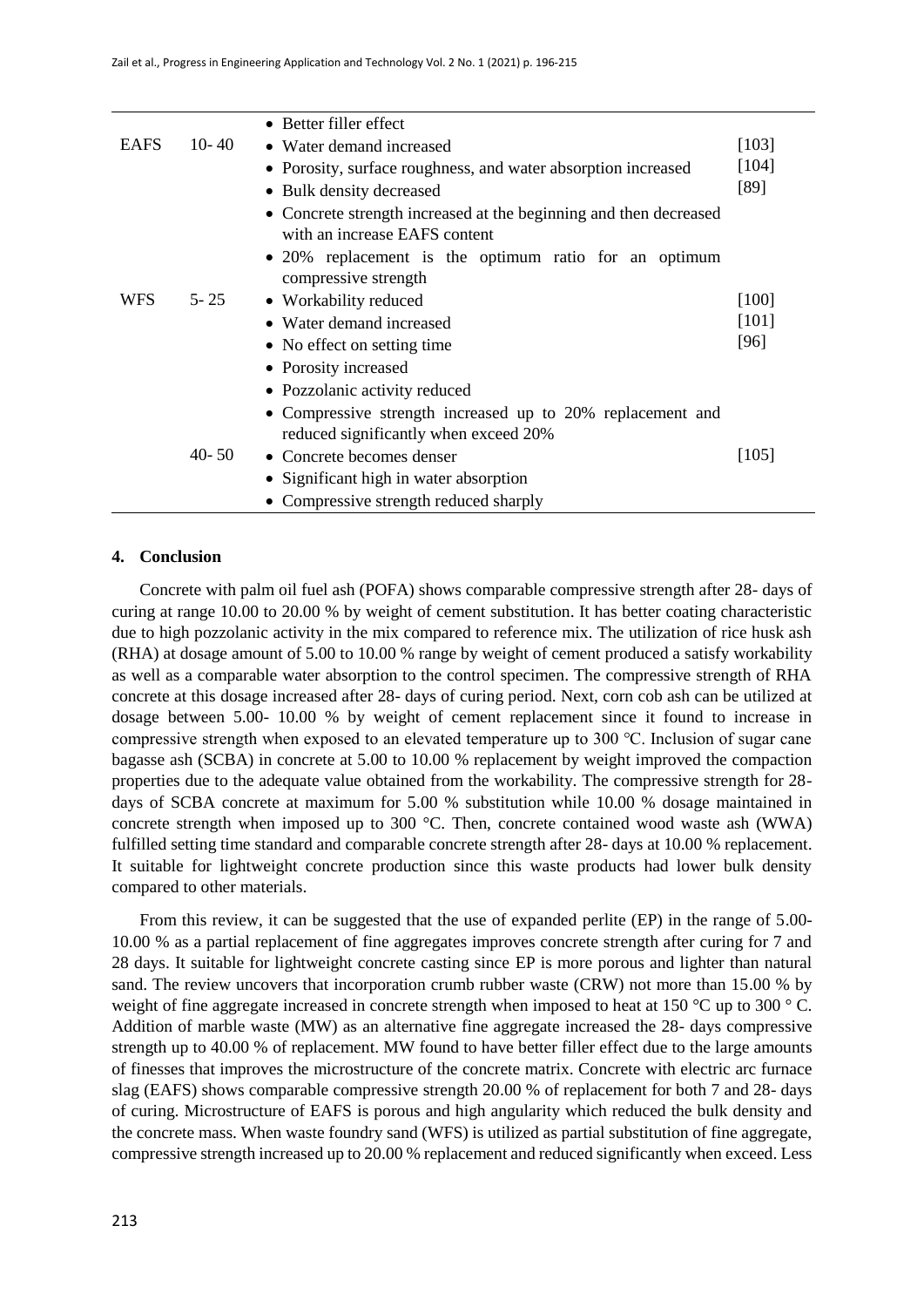workable of WFS concrete mix can be solve by adding appropriate amount of superplasticizer to increase repulsion forces among particles.

Supplementary cementitious materials and alternative fine aggregates from waste products could affect some properties of concrete decreased like water absorption, slump value, strength features. Despite that, the percentage of replacement may be controlled at a certain proportion to achieve optimum concrete performance based on the summarised findings in this review. Proper selection of the materials as well as an appropriate treatment like the burning process and pre-treatment procedure could be carried out because it affected the mechanical performances of concrete. The high mechanical performance of the concrete initiates the efforts to produce green concrete that helps in managing the waste generation and conserving the environment for future generations. Natural sources like fine aggregates could reduce their use in this industry due to the recycling waste materials approach for sand replacement. In the nutshell, this overall review concluded that waste products mentioned have bright potential that can be applied as a part of concrete components to the durability standard. Further study on other durability properties could be the focus for more firm in understanding before implementing the waste products.

### **Acknowledgement**

The authors would like to thank the Faculty of Engineering Technology, Universiti Tun Hussein Onn Malaysia for its support.

# **References**

- [1] Y. Zhao, M. Yu, Y. Xiang, F. Kong, and L. Li, "A sustainability comparison between green concretes and traditional concrete using an emergy ternary diagram," *J. Clean. Prod.*, vol. 256, 2020.
- [2] S. Adjei and S. Elkatatny, "A highlight on the application of industrial and agro wastes in cement-based materials," *J. Pet. Sci. Eng.*, vol. 195, no. June, 2020.
- [3] R. Siddique, "Utilization of industrial by-products in concrete," *Procedia Eng.*, vol. 95, no. Scescm, pp. 335–347, 2014.
- [4] G. Bejan, M. Bărbuță, R. Ștefan Vizitiu, and A. Burlacu, "Lightweight Concrete with Waste Review," *Procedia Manuf.*, vol. 46, pp. 136–143, 2020.
- [5] R. A. Khan, M. S. Liew, and Z. Bin Ghazali, "Malaysian Construction Sector and Malaysia Vision 2020: Developed Nation Status," *Procedia - Soc. Behav. Sci.*, vol. 109, pp. 507–513, 2014.
- [6] A. Stenhoff, L. Steadman, S. Nevitt, L. Benson, R. White, and B. Hill, "Quadrangle Jo ur na l P re," *J. Context. Behav. Sci.*, p. 105398, 2020.
- [7] A. C. Sankh, P. M. Biradar, S. J. Naghathan, and M. B. Ishwargol, "Recent Trends in Replacement of Natural Sand With Different Alternatives," *IOSR J. Mech. Civ. Eng.*, vol. 2014, no. February, pp. 59–66, 2014.
- [8] H. B. Le and Q. B. Bui, "Recycled aggregate concretes A state-of-the-art from the microstructure to the structural performance," *Constr. Build. Mater.*, vol. 257, 2020.
- [9] S. Anand, P. Vrat, and R. P. Dahiya, "Application of a system dynamics approach for assessment and mitigation of CO2 emissions from the cement industry," *J. Environ. Manage.*, vol. 79, no. 4, pp. 383–398, 2006.
- [10] B. Alsubari, P. Shafigh, and M. Z. Jumaat, "Utilization of high-volume treated palm oil fuel ash to produce sustainable self-compacting concrete," *J. Clean. Prod.*, vol. 137, no. February 2018, pp. 982–996, 2016.